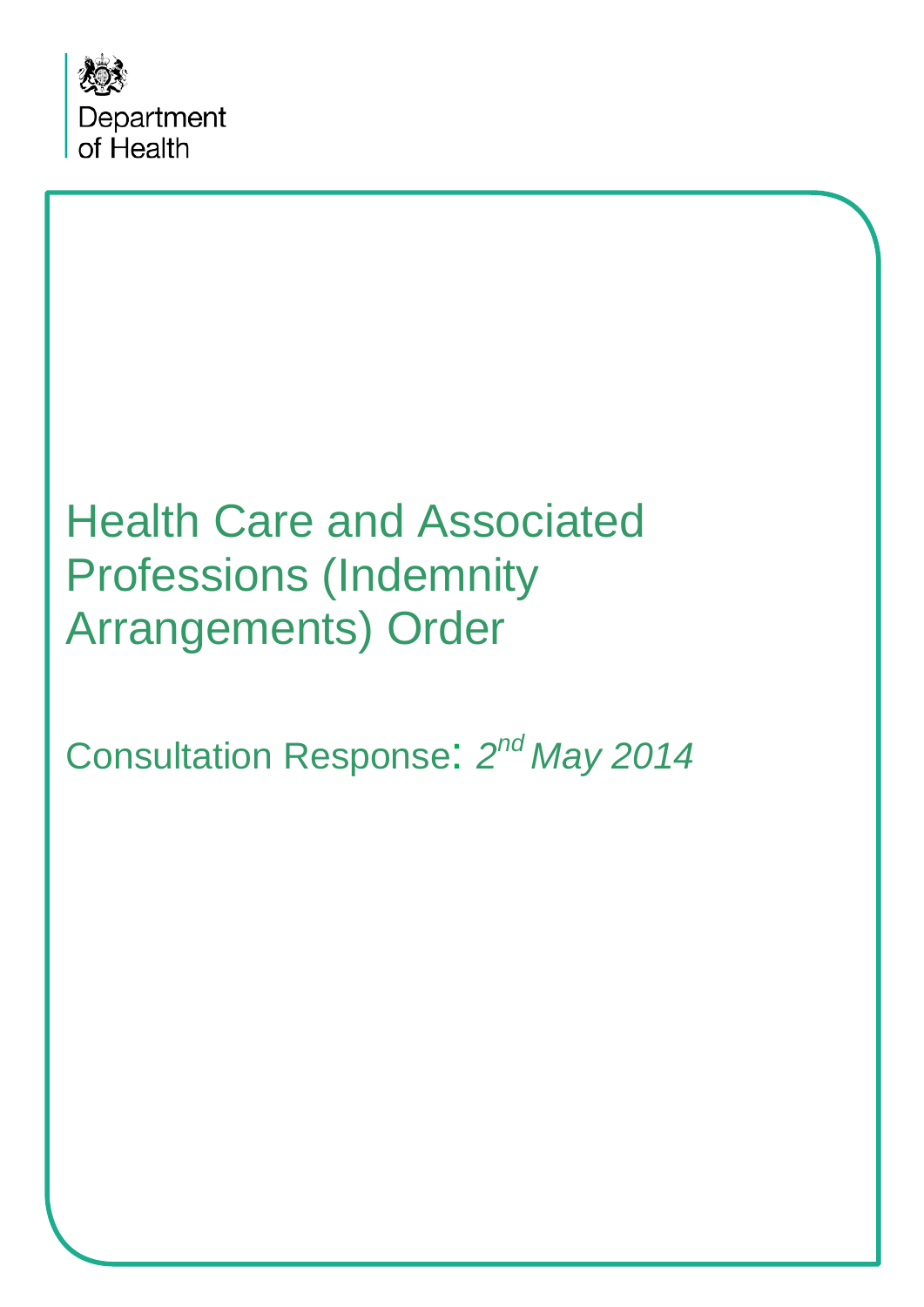#### **Title:** Health Care and Associated Professions (Indemnity Arrangements) Order - Consultation Response.

#### **Author:**

Strategy and External Relations Directorate/ Professional Standards Division/ cost centre 13730

#### **Document Purpose:**

Consultation response

#### **Publication date:**

May 2014

#### **Target audience:**

Healthcare professionals, healthcare regulatory bodies, royal colleges, unions, patients

#### **Contact details:**

Professional Standards Branch

Room 2N09

Quarry House

Quarry Hill

Leeds

LS2 7UE

Email: HRDlistening@dh.gsi.gov.uk

You may re-use the text of this document (not including logos) free of charge in any format or medium, under the terms of the Open Government Licence. To view this licence, visit [www.nationalarchives.gov.uk/doc/open-government-licence/](http://www.nationalarchives.gov.uk/doc/open-government-licence/)

© Crown copyright

Published to gov.uk, in PDF format only.

[www.gov.uk/dh](http://www.gov.uk/dh)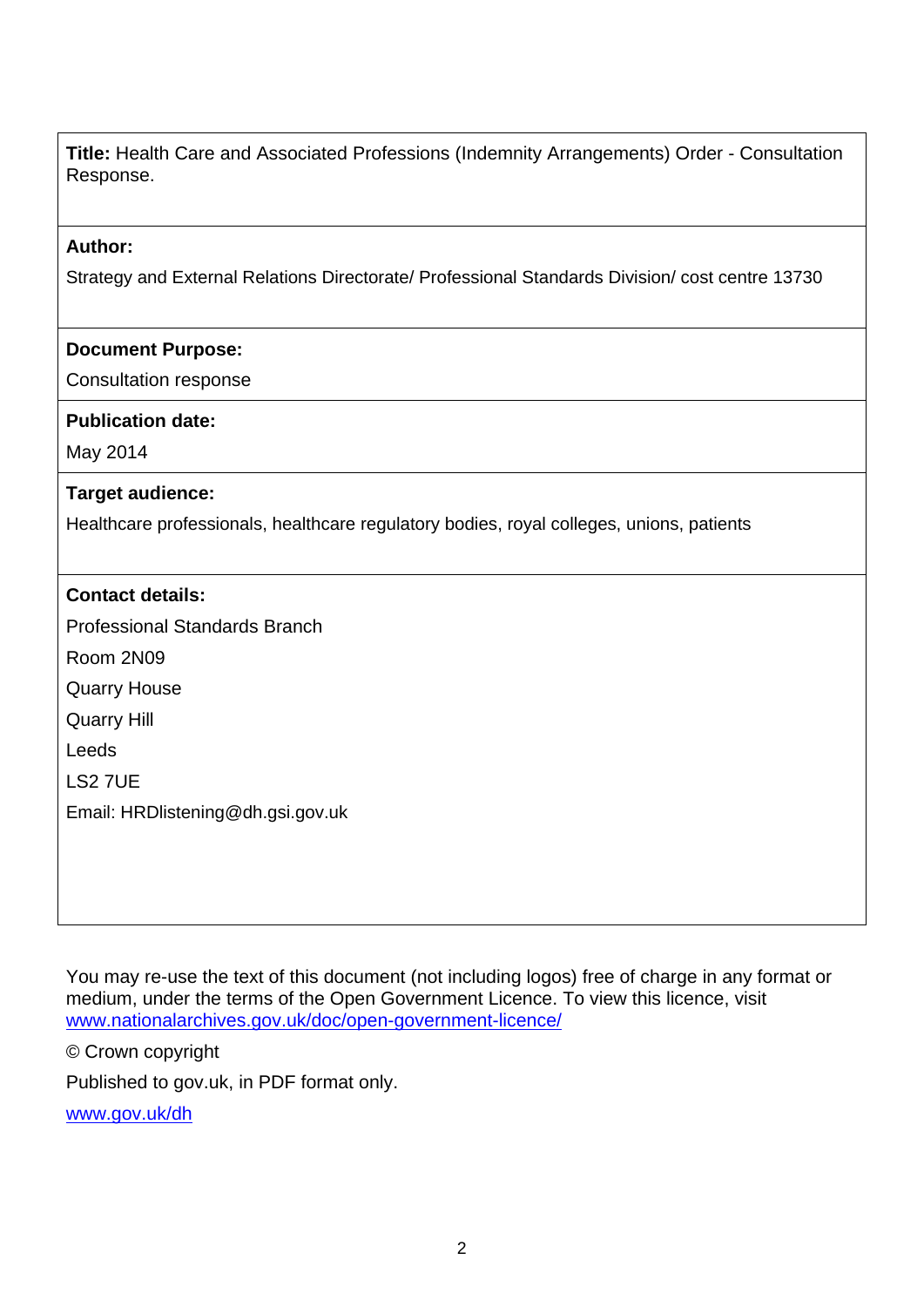## Health Care and Associated Professions (Indemnity Arrangements) Order 2014

*Consultation Report: May 2014*

Prepared by Professional Standards Branch, Strategy and External Relations Directorate, Department of Health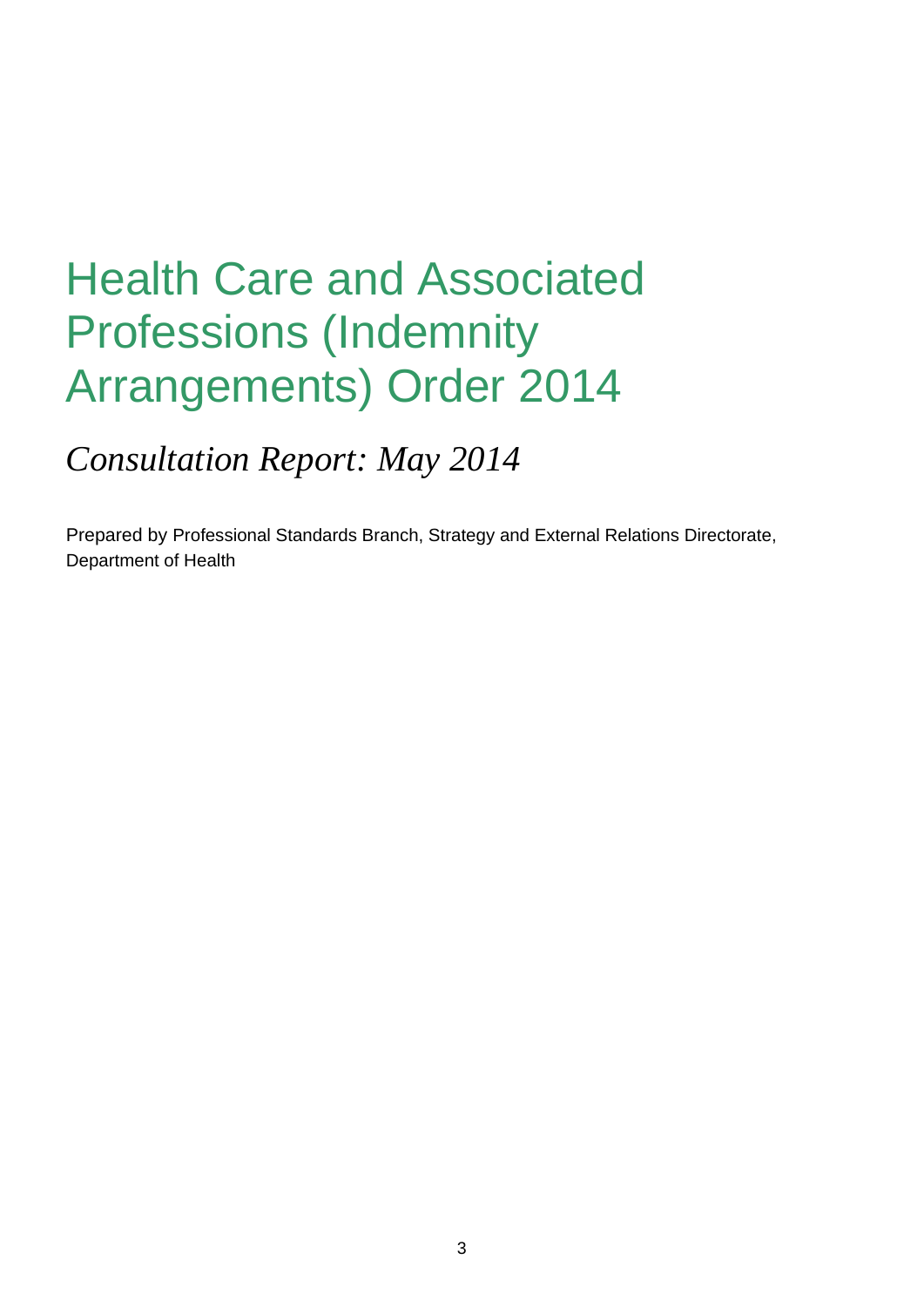# **Contents**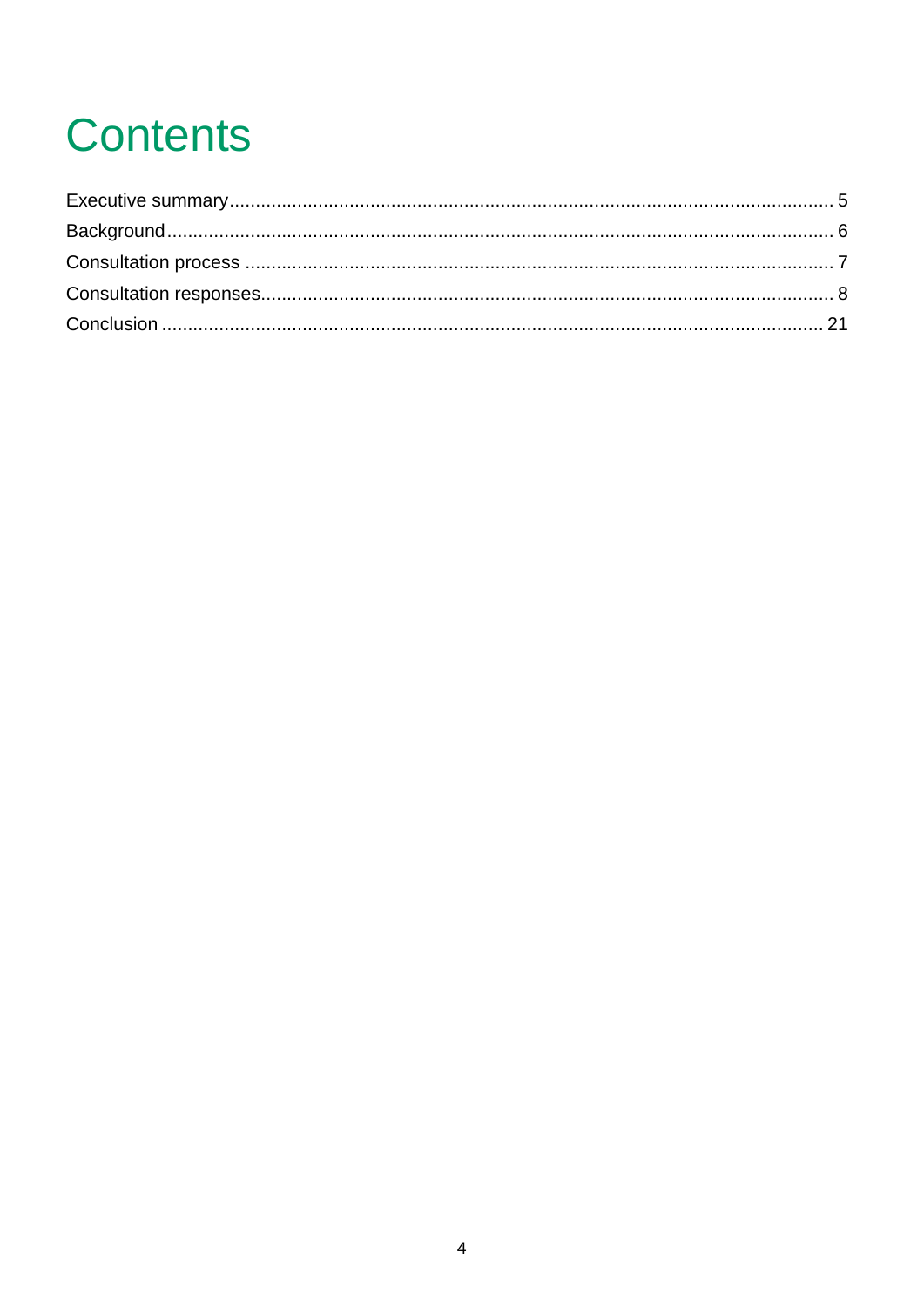### <span id="page-4-0"></span>Executive summary

On 22 February 2013, the Department of Health published a UK wide consultation paper '*Health*  Care and Associated Professions (Indemnity Arrangements) Order 2013, on behalf of the four UK Health Departments. The consultation paper was accompanied by the draft Order, which set out the Government's proposed amendments of existing legislation and to introduce new legislation in the UK that implements the Finlay Scott recommendations 'Independent review of the requirement to have insurance or indemnity as a condition of registration as a healthcare professional' and takes account of related provisions at Article 4(2)(d) of Directive 2011/24/EU on the application of patients' rights in cross-border healthcare.

The proposed Order makes provision for the following:-

- The requirement for all practising regulated healthcare professionals to hold indemnity or insurance arrangement as a condition of their registration with the relevant regulatory body.
- A provision to give regulators rule making powers for ensuring how the requirement is met.

The consultation was available on the Department of Health website for the period between 22 February 2013 and 17 May 2013. The Department received 816 consultation responses and this document provides a summary of those responses.

The purpose of the proposed provisions is to ensure that all individuals who suffer at the hands of a negligent registered health professional are able to obtain compensation and it is right that the healthcare professional treating those individuals should take responsibility for ensuring appropriate arrangements are in place. The Order will also implement part of the EU Directive on cross-border healthcare that the UK Government is required to transpose and therefore further commits us to taking forward this legislation.

After careful consideration of the responses the Department is of the view that as the vast majority of regulated healthcare professionals are in receipt of cover by virtue of their employer's liability, or via a professional body which offers an indemnity arrangement as a benefit of membership the benefits brought about by the new legislation outweigh any negative impact that might arise from the proposals.

<span id="page-4-1"></span>The impact and equality considerations that have been raised through this consultation process have been considered as part of the Impact Assessment and Equalities Analysis that will be made available when the Order is laid in Parliament.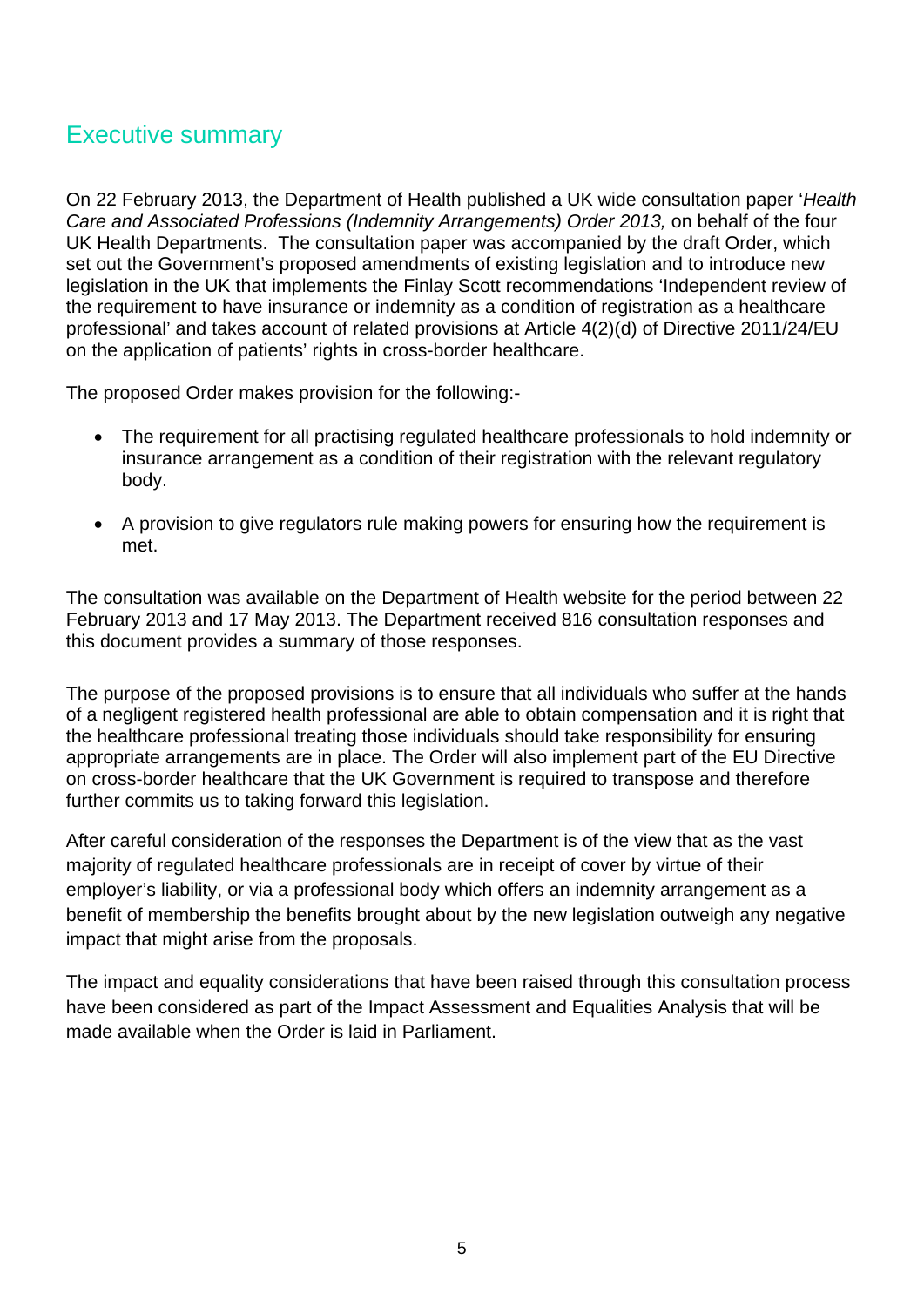## **Background**

In the UK, there is currently no consistency across the 9 statutory healthcare professional regulatory bodies with regard to legislation or guidance on the need to hold insurance and indemnity.

The four UK Health Departments believe that it is unacceptable for anyone not to have access to recourse to compensation where they suffer harm through negligence on the part of a regulated healthcare professional.

To address this, the Government put forward proposals to amend existing legislation and introduce new legislation with the effect of requiring all statutorily regulated healthcare professionals to have insurance or indemnity in place as a condition of their registration with their respective regulator. Unless regulated healthcare professionals can demonstrate that such arrangements are in place they will be unable to practise.

This is in line with Article 4(2)(d) of the Directive 2011/24/EU Of The European Parliament And Of The Council Of 9 March 2011 On The Application Of Patients' Rights In Cross-Border Healthcare which requires Member States to ensure that

"*systems of professional liability insurance, or a guarantee or similar arrangement that is equivalent or essentially comparable as regards its purpose and which is appropriate to the nature and the extent of the risk, are in place for treatment provided on its territory"*

It should also be noted that:

- It will be for individual healthcare professionals to assure themselves that appropriate cover is in place for all the work they undertake. Therefore for those healthcare professionals who want to practise their profession, unless they can demonstrate that appropriate indemnity arrangements are in place they will be unable to be registered as a healthcare professional and so be unable to practise.
- The vast majority of regulated healthcare professionals are in receipt of cover by virtue of their employer's vicarious liability or via a professional body which offers an indemnity arrangement as a benefit of membership.
- Those affected will be a very small number of self-employed independent midwives who currently practise without personal injury liability (0.4 per cent of the 41,700 midwives registered in the UK), as well as around 4,200 self-employed nurses and therapists who may be required to obtain indemnity cover at an average estimated cost of £240 per head per annum.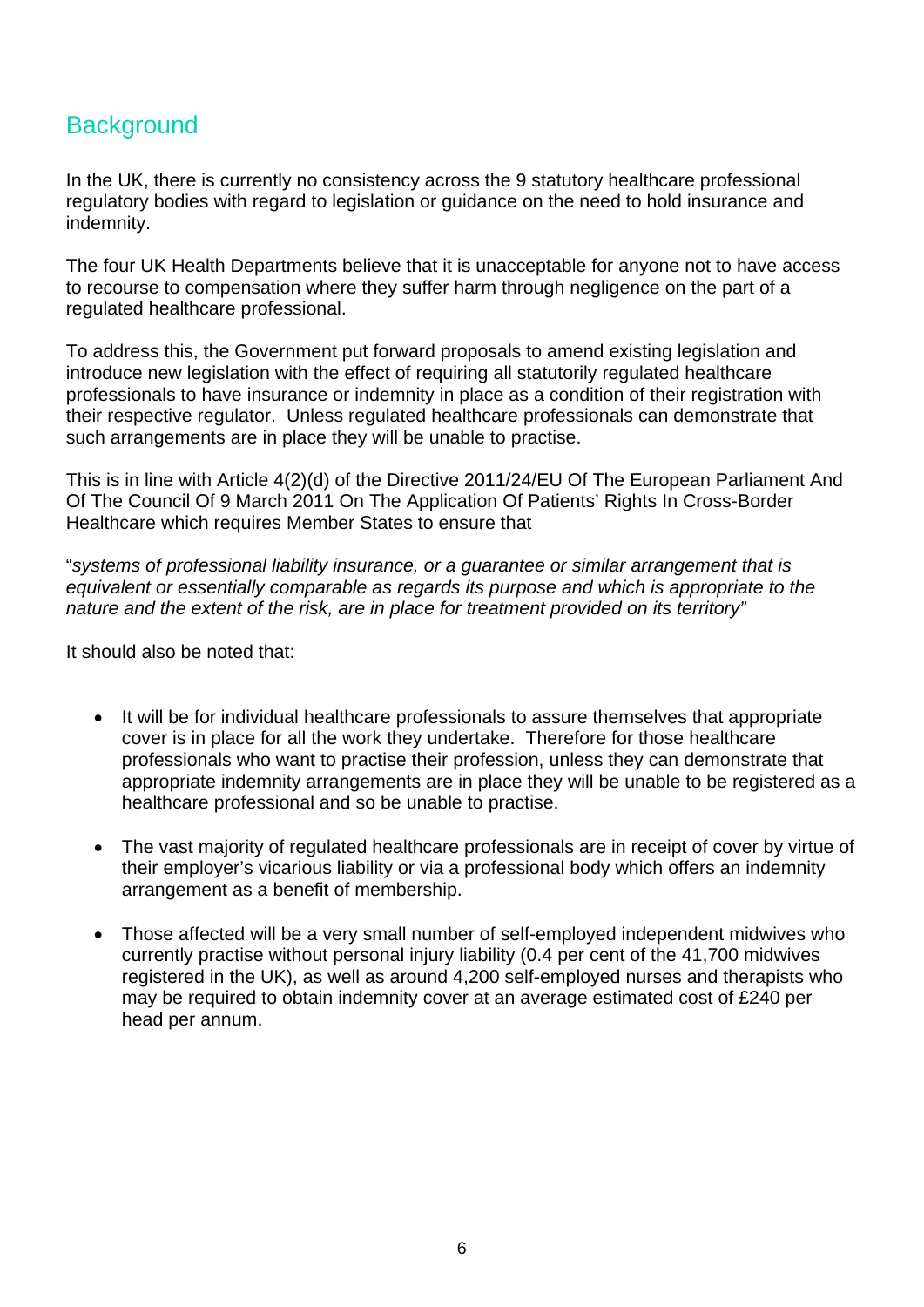### <span id="page-6-0"></span>Consultation process

The Department consulted on a UK wide basis, on behalf of the four UK Health Departments for a 12 week period on a draft Order relating to eight of the healthcare professional regulatory bodies (the General Chiropractic Council, General Dental Council, General Medical Council, General Optical Council, General Osteopathic Council, General Pharmaceutical Council, Health and Care Professions Council and Nursing and Midwifery Council).

Legislation in respect of the Pharmaceutical Society of Northern Ireland is subject to a separate consultation.

The consultation ran from 22 February 2013 to 17 May 2013 and was taken forward in accordance with the requirements of Section 60 of the Health Act 1999. The regulation making power in Section 60 permits modifications to the regulation of healthcare professions by means of an Order in Council. The Health Act requires that the Secretary of State must consult on draft Section 60 Orders prior to their introduction into Parliament.

The consultation sought views on the provisions in the draft Order which sets out:

- The requirement for all practising regulated healthcare professionals to hold indemnity or insurance arrangement as a condition of their registration with the relevant regulatory body.
- A provision to give regulators rule making powers for ensuring how the requirement is met.

The consultation invited respondents to consider 15 questions about the effects that these provisions could have. It also sought clarification on the costs and benefits or any impacts as a result of the proposals, both to individual regulated healthcare professional and to the regulators themselves.

The consultation asked respondents to consider any equalities issues that could result from implementing the proposals.

The Department received 816 responses; the respondents identified themselves as follows:

| Category                             | Number of<br>respondents | Percentage |
|--------------------------------------|--------------------------|------------|
| A member of the public               | 202                      | 25%        |
| A health or social care professional | 551                      | 68%        |
| On behalf of an organisation         | 63                       | 7%         |
| <b>Total</b>                         | 816                      |            |

It should be noted that not all of the respondents answered all the questions in the consultation.

<span id="page-6-1"></span>The Department would like to thank all of those who responded to this consultation and is grateful to them for their input.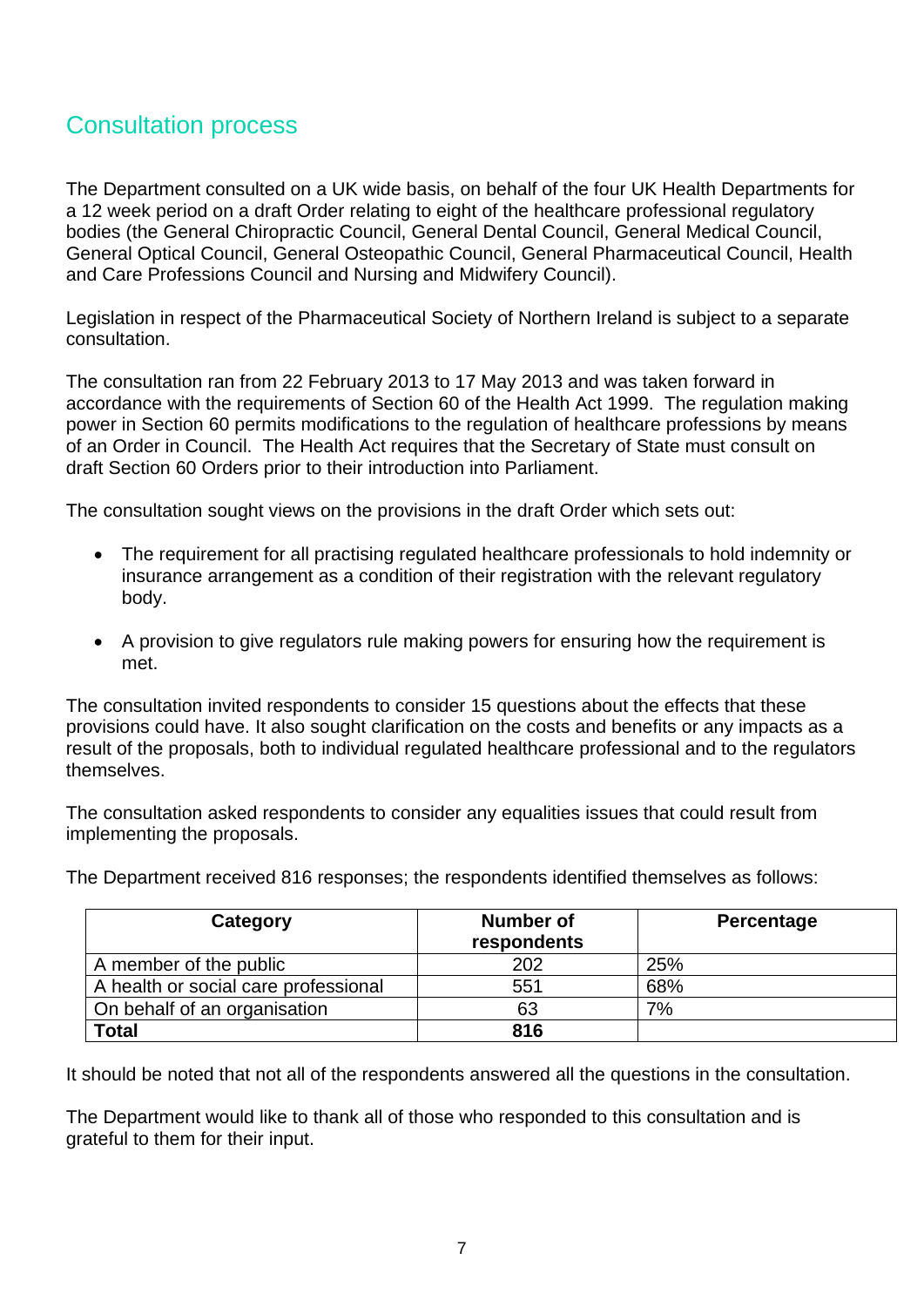## Consultation responses

**Q1: Do you agree that the requirement for healthcare professionals to have an indemnity arrangement in place should match the requirements set out in the Directive and place an obligation on healthcare professionals themselves to ensure that any indemnity arrangement in place is appropriate to their duties, scope of practise, and to the nature and the extent of the risk?**

#### **Please set out your reasons in your response.**

41% of respondents chose not to respond to this question or stated that they were unsure.

36% of respondents were in disagreement with the proposals. The majority of these classified themselves as members of the public or healthcare professionals. The key reasons for disagreement is concerns about access to indemnity provision for independent midwives for the period during labour and the impact of this on their ability to work as a self-employed midwife. Also about the human right to make a choice of midwifery provision arguing that women are being denied a right to choose thereby restricting women's choice in maternity services.

*"IMUK recognise the benefits and importance of having indemnity insurance in place. Independent midwives want access to PII. Currently, their homes and personal belongings are at risk. It would also provide peace of mind for their clients'*

*'Independent midwives can access PII for ante-natal and postnatal care. There is no insurance available to them during the period during labour. Independent Midwives have been seeking PII since 2002.' [1](#page-7-0)*

Other respondents who disagreed with this proposal objected on the grounds that individuals will be required to provide their own insurance for carrying out work which is already covered by their employer's indemnity arrangements. This is a misunderstanding. Where individuals are covered by their employers indemnity arrangements this will be sufficient to meet the requirement for registration with their regulatory body.

23% of respondents who agreed with this proposal thought that healthcare professionals should be responsible for ensuring that they have indemnity arrangements in place as this would ensure consistency of approach across all healthcare professions. There was also support that the proposal recognised that the indemnity should be practical and proportionate to the varying risks of each group. It was recognised that the majority of healthcare professions would be covered through their employment but concerns were raised about putting this responsibility on to the individual should not exempt employers from their responsibilities.

*'It is vital that healthcare professionals and their indemnifiers have the responsibility for determining the appropriateness of their indemnity arrangements. The regulatory bodies should not be placed in a position where* 

<span id="page-7-0"></span> $1$  IMUK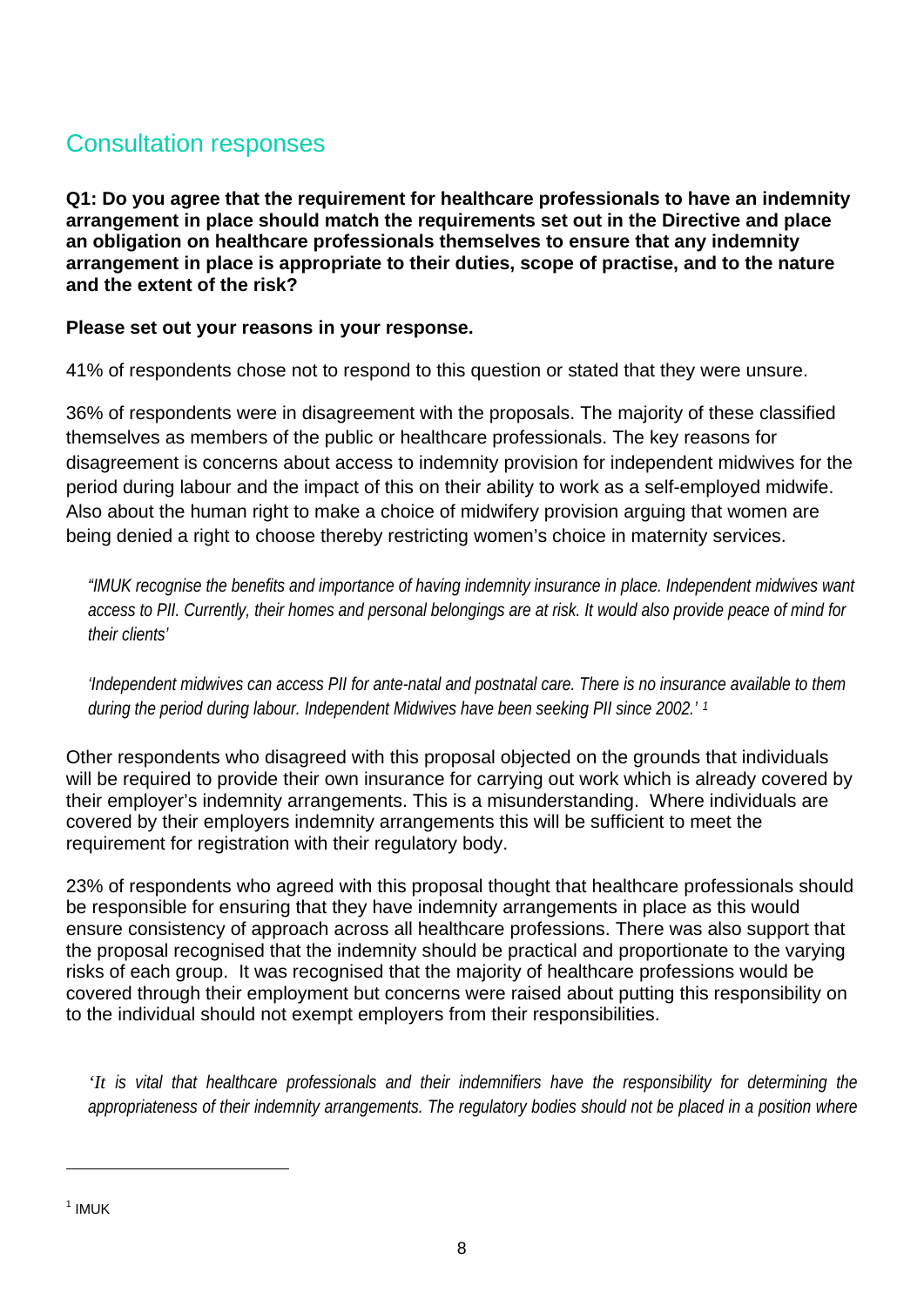*they become the 'insurer of default' by having to determine the appropriate indemnity for each individual joining or retaining on the register'[2](#page-8-0).*

Whilst we acknowledge the issues raised by individuals and select groups who disagree with the proposal, those in agreement with these proposals were mainly professional regulators and other membership organisations who were responding on behalf of their membership. They recognised that for the vast majority of statutorily regulated healthcare professionals, who are practising, the new legislation will mean no change. The purpose of the proposed provisions is to ensure that all individuals who suffer at the hands of a negligent registered health professional are able to obtain compensation and it is right that the healthcare professional treating those individuals should take responsibility for ensuring appropriate arrangements are in place. The Order also implements part of the EU Directive on cross-border healthcare that the UK Government is required to implement.

|       |          |               | <b>Not</b> |
|-------|----------|---------------|------------|
| Agree | Disagree | <b>Unsure</b> | answered   |
| 189   | 295      |               | 285        |
| 23%   | 36%      | 6%            | 35%        |

#### **Q2: Do you agree with the proposed definition of an indemnity arrangement? Please set out your reasons in your response.**

49% of respondents chose not to respond to this question or stated they were unsure.

37% of respondents agreed with the proposed definition that:

an "Indemnity Arrangement" may be an insurance policy, an arrangement for the purposes of indemnification, or a combination of both.

Respondents thought the definition was flexible enough to cover all circumstances and requirements. The majority of respondents thought that in most cases an employer's indemnity arrangements should be sufficient to meet employees' requirements, however concerns were raised that there is still a level of confusion in the service about indemnity cover and that this needs to be addressed.

*'Unison is concerned at the level of confusion in the service about the role of indemnity insurance and its purpose. It is important to take this into account in order to avoid further uncertainty in the service'. [3](#page-8-1)*

*'Yes, we agree that if an employer has an indemnity arrangement in place that this should be sufficient to cover registered healthcare professionals within their employment '[4](#page-8-2)*

<span id="page-8-0"></span><sup>2</sup> The General Optical Council

<span id="page-8-1"></span><sup>3</sup> Unison

<span id="page-8-2"></span><sup>4</sup> Royal Pharmaceutical Society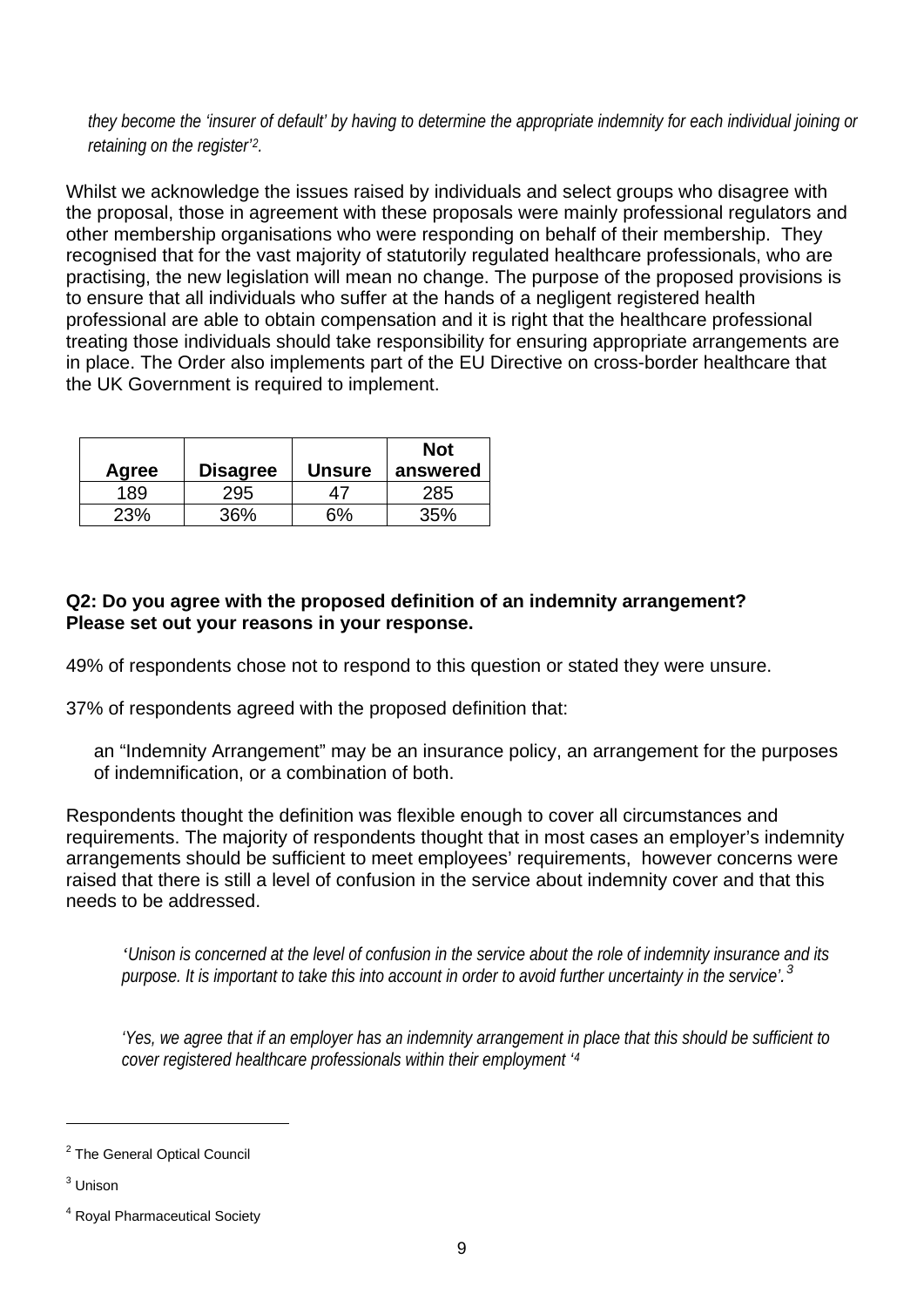14% of respondents did not agree with the definition, stating concerns about the ability to obtain coverage and the consequence of being unable to continue to work for some self-employed healthcare professionals. There was also disagreement about the practicalities of the proposed definition.

*'Neighbourhood Midwives agree, but it has to be noted that at the current time such an arrangement is unavailable to non-employed midwives. What of self-employed midwifery lecturers, consultants, researchers etc who rely on their*  m[i](#page-21-0)dwifery registration for work, but as far as we are aw<sup>i</sup>are have no option of available insurance despite not being *involved in clinical care (RCN or RCM do not offer it).' [5](#page-9-0)*

| Agree | <b>Disagree</b> | <b>Unsure</b> | <b>Not</b><br>answered |
|-------|-----------------|---------------|------------------------|
| 303   | 113             | 88            | 312                    |
| 37%   | 14%             | 11%           | 38%                    |

**Q3: Do you agree with the proposed provisions that set out that healthcare regulatory bodies have powers to make rules on:**

**(a) What information needs to be provided by healthcare professionals, and when, in relation to the indemnity arrangement they have in place;**

|       |          |               | <b>Not</b> |
|-------|----------|---------------|------------|
| Agree | Disagree | <b>Unsure</b> | answered   |
| 242   | 120      | 86            | 368        |
| 30%   | 15%      | 11%           | 45%        |

**(b) The requirement to inform the Regulator when cover ceases; and,**

|       |          |        | <b>Not</b> |
|-------|----------|--------|------------|
| Agree | Disagree | Unsure | answered   |
| 245   | 137      | 66     | 368        |
| 30%   | 17%      | 8%     | 45%        |

**(c) The requirement for healthcare professionals to inform their regulatory body if their indemnity arrangement is one provided by an employer?**

|       |                 |        | <b>Not</b> |
|-------|-----------------|--------|------------|
| Agree | <b>Disagree</b> | Unsure | answered   |
| 242   | 137             | 70     | 367        |
| 30%   | 17%             | 9%     | 45%        |

<span id="page-9-0"></span><sup>5</sup> Neighbourhood midwives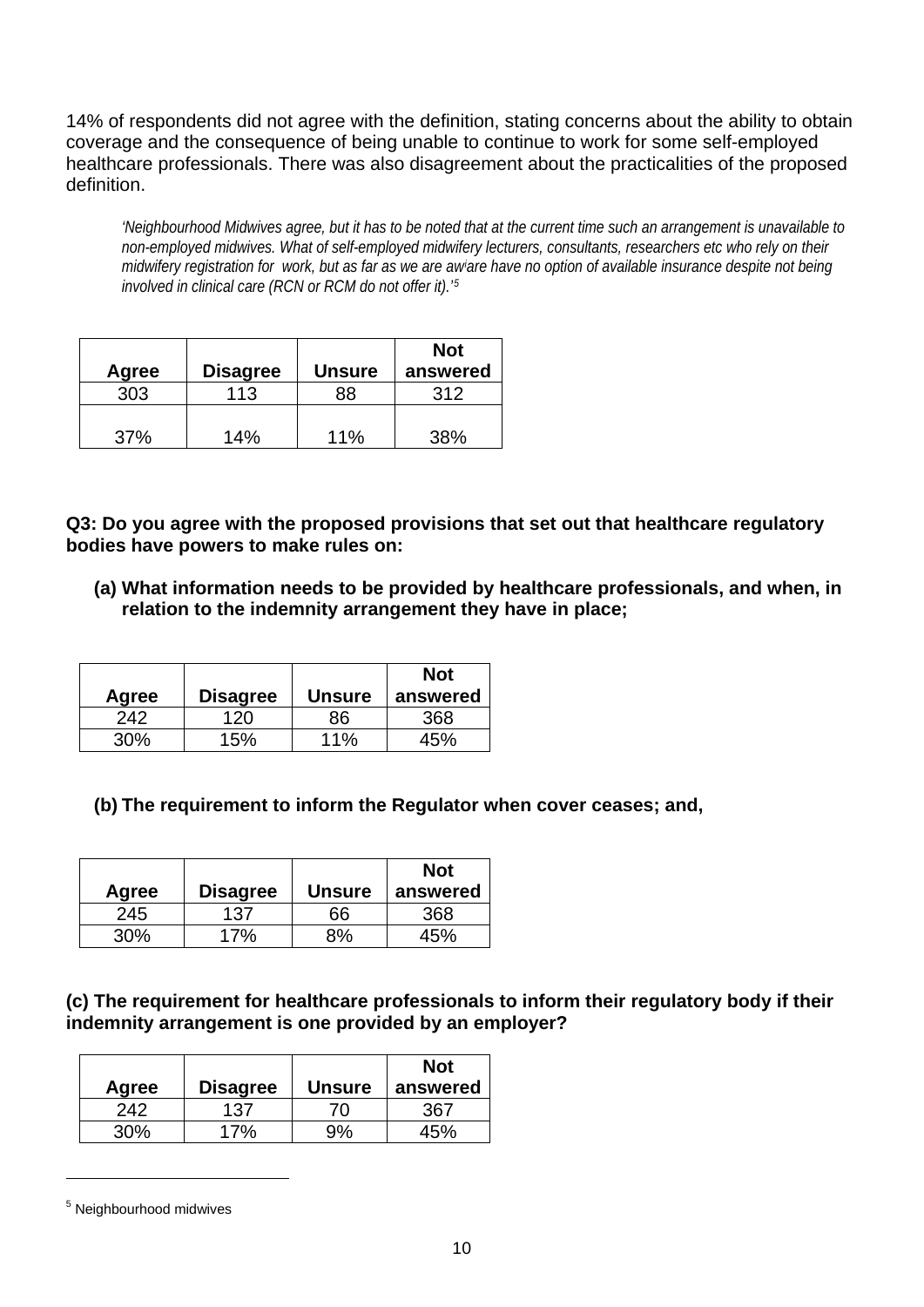The responses were similar across all three parts of this question. Around 54% of respondents were unsure or choosing not to respond, 30% were in agreement and around 16% in disagreement.

Points made were that regulators should adopt a practical and proportionate approach and this provision should not create any additional unnecessary burdens on the regulators and registrants at a time of increasing economic hardship. Also that further clarification is needed for different types of employment roles e.g. patients seen through contracted services. Concerns were raised that the new arrangements should not require registrants to have indemnity cover when they are not practising e.g. on maternity leave, changing their role or working in a non-practising role e.g. lecturer.

*'The recommendations are necessary to ensure the regulator has up-to-date information. It is important that this is reviewed as part of the regulators CPD audit of staff. Clear guidance is required for staff on the outcome and actions which will be taken if staff members withhold or provide inaccurate information' [6](#page-10-0)*

'*GCC registrants already provide evidence that their insurance is in place before registration or re-admission*  to the Register as well as providing details of insurance when retaining their name on the Register. We will further enhance this system by including a specific declaration that registrants must agree that they will *ensure they have adequate indemnity arrangements in place before they begin to practise in the UK and will also ensure there is continuity of cover*.' [7](#page-10-1)

#### **Q4: Do you agree with the proposal to allow healthcare professional regulatory bodies the ability to refuse to allow a healthcare professional to join, remain on, or return to, their register, or, for the GMC, to hold a licence to practise unless they have an indemnity arrangement in place?**

44% of respondents chose not to respond to this question or stated that they were unsure.

34% of respondents disagreed and 22% of respondents were in agreement. Reasons stated for disagreeing with this approach included concerns that registration fees could rise to fund additional fitness to practise cases or there could be an additional burden or costs on employees. Concerns were raised about whether an individual could be on the register whilst not in employment, e.g. when they are in-between jobs. Self-employed professionals, mainly independent midwives formed the majority of the respondents who disagreed with the proposal, citing difficulties in obtaining appropriate indemnity cover.

Generally the healthcare professional regulatory bodies agreed with this proposal. Other bodies that were in agreement thought this proposal was necessary and some commented that it should be further supported by regulatory guidance to make clear under what circumstances professional bodies would apply this proposal.

<span id="page-10-0"></span><sup>&</sup>lt;sup>6</sup> Allied Health Professions Division (Northern Ireland)

<span id="page-10-1"></span><sup>7</sup> General Chiropractic Council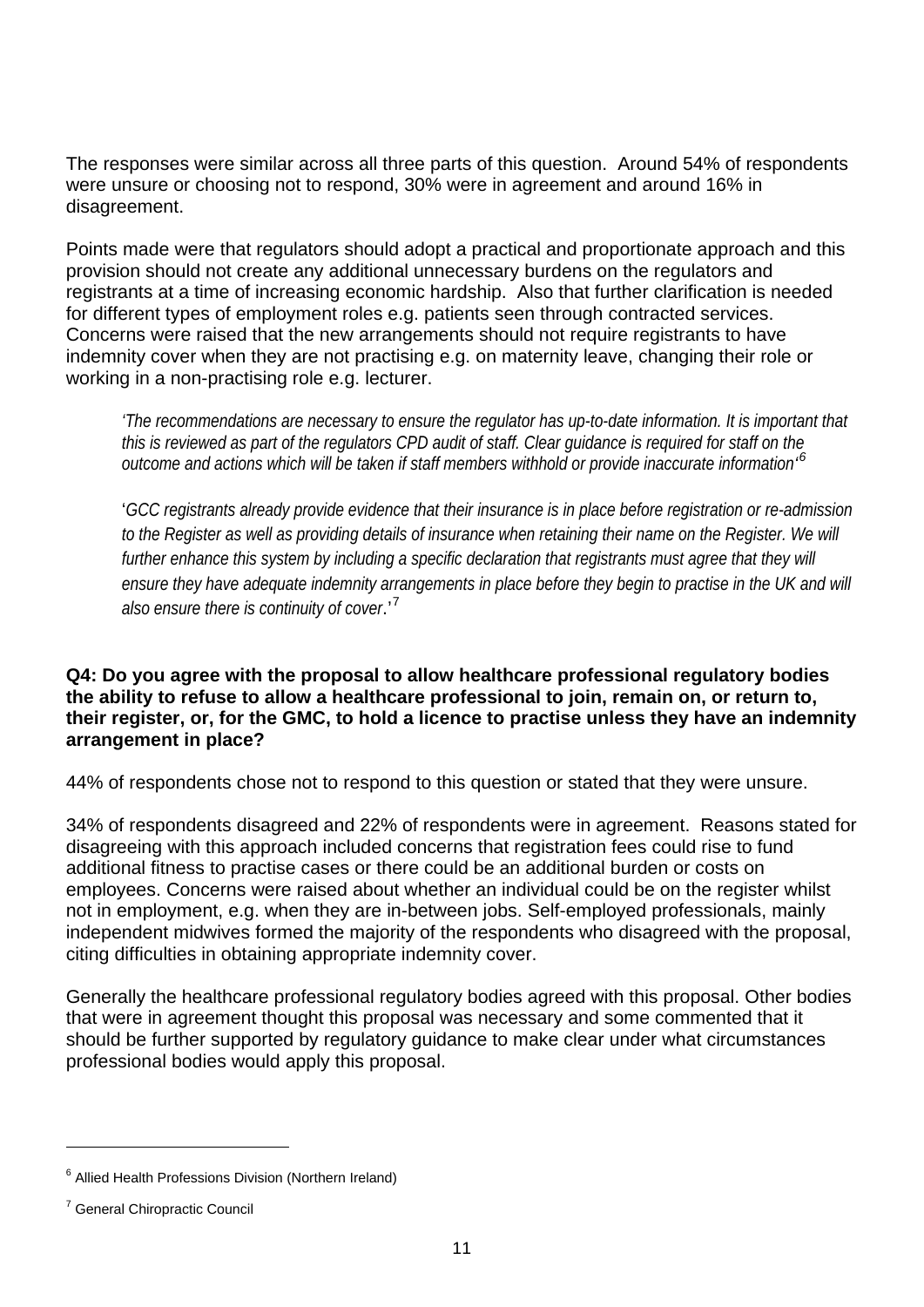*'This power is central to the effectiveness of the indemnity arrangements as drafted. Doctors would be required to confirm by way of declaration that they understand the need to hold, or undertake to have in place, appropriate indemnity cover'.[8](#page-11-0)*

*'The regulator will need to make clear in what circumstances such provisions would apply and they should*  not be a normal occurrence. They might be used for example on restoration to the register for a registrant *administratively removed for not holding insurance'. [9](#page-11-1)*

|       |          |               | <b>Not</b> |
|-------|----------|---------------|------------|
| Agree | Disagree | <b>Unsure</b> | answered   |
| 184   | 274      | 54            | 304        |
| 23%   | 34%      | 7%            | 37%        |

**Q5: Do you agree with the proposal to permit healthcare professional regulatory bodies to remove a healthcare professional from their register, withdraw their license to practise, or take fitness to practise action against them, in the event of there being an inadequate indemnity arrangement in place?**

49% of respondents chose not to respond to this question or stated that they were unsure.

33% of respondents disagreed with this proposal. A significant number thought that failure to have inadequate indemnity arrangements in place should not be dealt with via fitness to practise procedures but could be dealt with through reasonable and proportionate administration. This should only be linked to fitness to practise procedures if failure to obtain indemnity was linked to some other misconduct.

*'The requirement has little force if such sanctions are not available. However this should generally be processed as an administrative matter rather than a full fitness to practise issue unless there is a wilful action to mislead that indemnity is in place when it is not' [10](#page-11-2).*

19% agreed that healthcare professionals should be removed from the register or have fitness to practise action taken against them if they failed to have appropriate indemnity arrangements in place.

*'We understand and support the rationale for the proposal to allow the regulators to remove registrants from the register, withdraw their licence, to take fitness to practice action against them, in the event of inadequate indemnity arrangements. This enables regulators to respond proportionately to the risk they feel is posed by a registrant depending on the circumstances of their case.'[11](#page-11-3)*

<span id="page-11-0"></span><sup>8</sup> General Medical Council

<span id="page-11-1"></span><sup>&</sup>lt;sup>9</sup> Royal College of Midwives

<span id="page-11-2"></span><sup>&</sup>lt;sup>10</sup> The Association for Clinical Biochemistry & Laboratory Medicine

<span id="page-11-3"></span><sup>&</sup>lt;sup>11</sup> Professional Standards Authority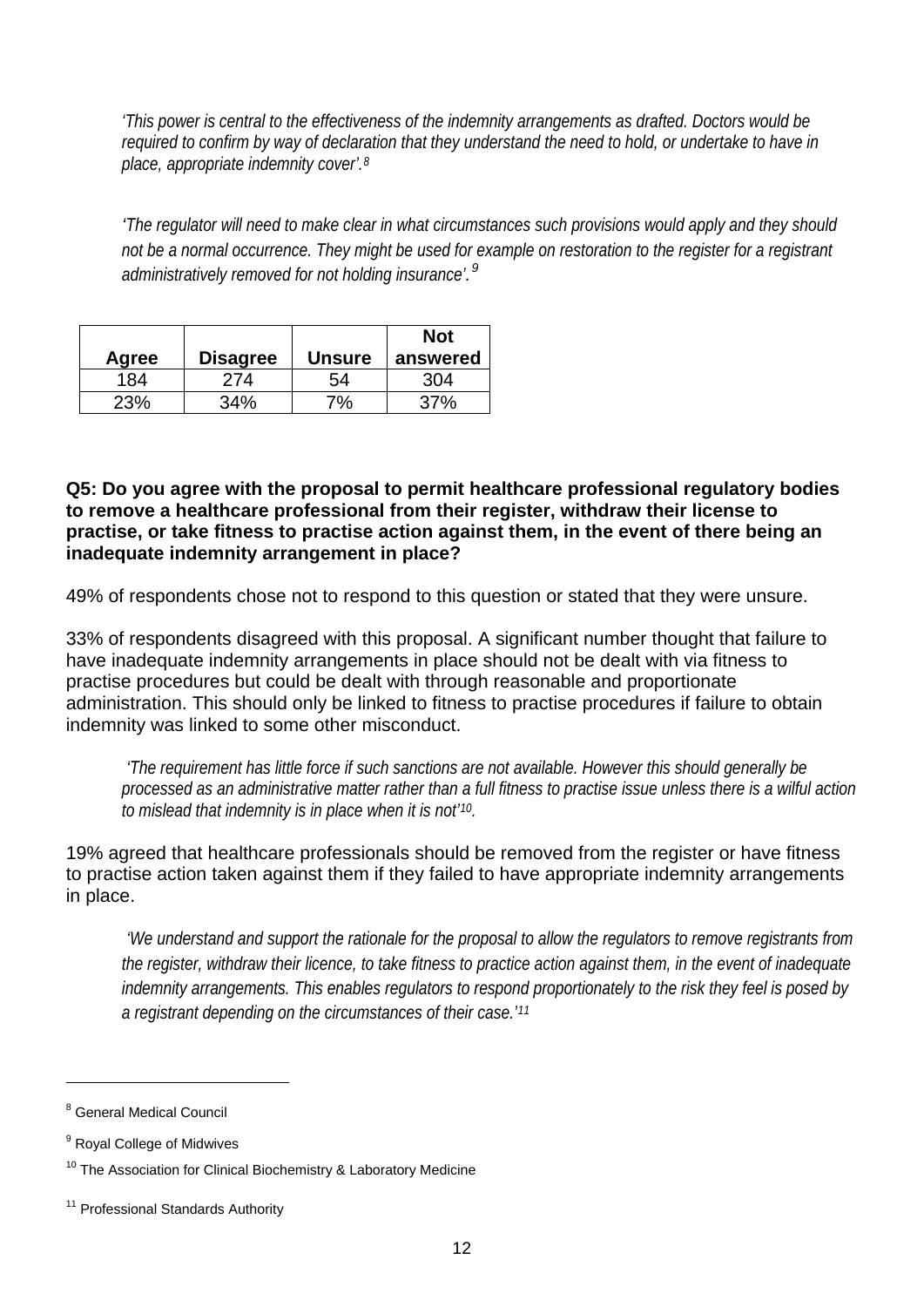Overall, there were general concerns that individuals should be given time to find alternative cover and to have a right of appeal. Suggestions were put forward that there should be consistency and guidance on what constitutes an inadequate arrangement and that employers should take responsibility for informing employees when making changes to their indemnity cover.

|       |                 |               | <b>Not</b> |
|-------|-----------------|---------------|------------|
| Agree | <b>Disagree</b> | <b>Unsure</b> | answered   |
| 153   | 266             | 78            | 319        |
| 19%   | 33%             | 10%           | 39%        |

#### **Q6: Please provide any information with regard to the potential barriers to independent midwives moving to alternative governance and delivery practices in Order to obtain appropriate indemnity arrangements.**

The information given in respect of this question centred mainly on the ability of self-employed independent midwives having access to affordable insurance and the impact this would have. Concerns included freedom of choice for women to choose to employ an independent midwife to provide personalised one on one care as an alternative to the service offered on the NHS and the impact on the high quality care provided. Many did not want to work in the NHS as they considered working practises too bureaucratic. Some expressed views that the Department should be responsible for providing indemnity for this group while others thought they should not be subsidised by the government.

Concerns were also raised about the workability and the cost implications of the solutions put forward to overcome the issue of availability of insurance, namely around the social enterprise solution, which they considered was not yet proven commercially. Respondents advised that this solution would only be financially viable if they were to take on larger caseloads and that this would undermine the core principles and levels of quality service that independent midwives are seeking to provide.

The majority of regulatory and other bodies did not respond to this question as they considered it was not within their professional responsibilities.

*'Implementing the requirement for midwives to have indemnity arrangements will mean the end of independent midwifery (self-employment midwifery) as it currently exists. It will reduce choice for women as most areas of the country offer only NHS care.'[12](#page-12-0)*

*'We strongly encourage the Department to explore all possible options for this group of midwives, as it would be an unfortunate by-product of the legislation if the choices available to women through the pregnancy pathway were lessened.'[13](#page-12-1)*

<span id="page-12-0"></span><sup>&</sup>lt;sup>12</sup> Neighbourhood Midwives

<span id="page-12-1"></span><sup>&</sup>lt;sup>13</sup> Nursing and Midwifery Council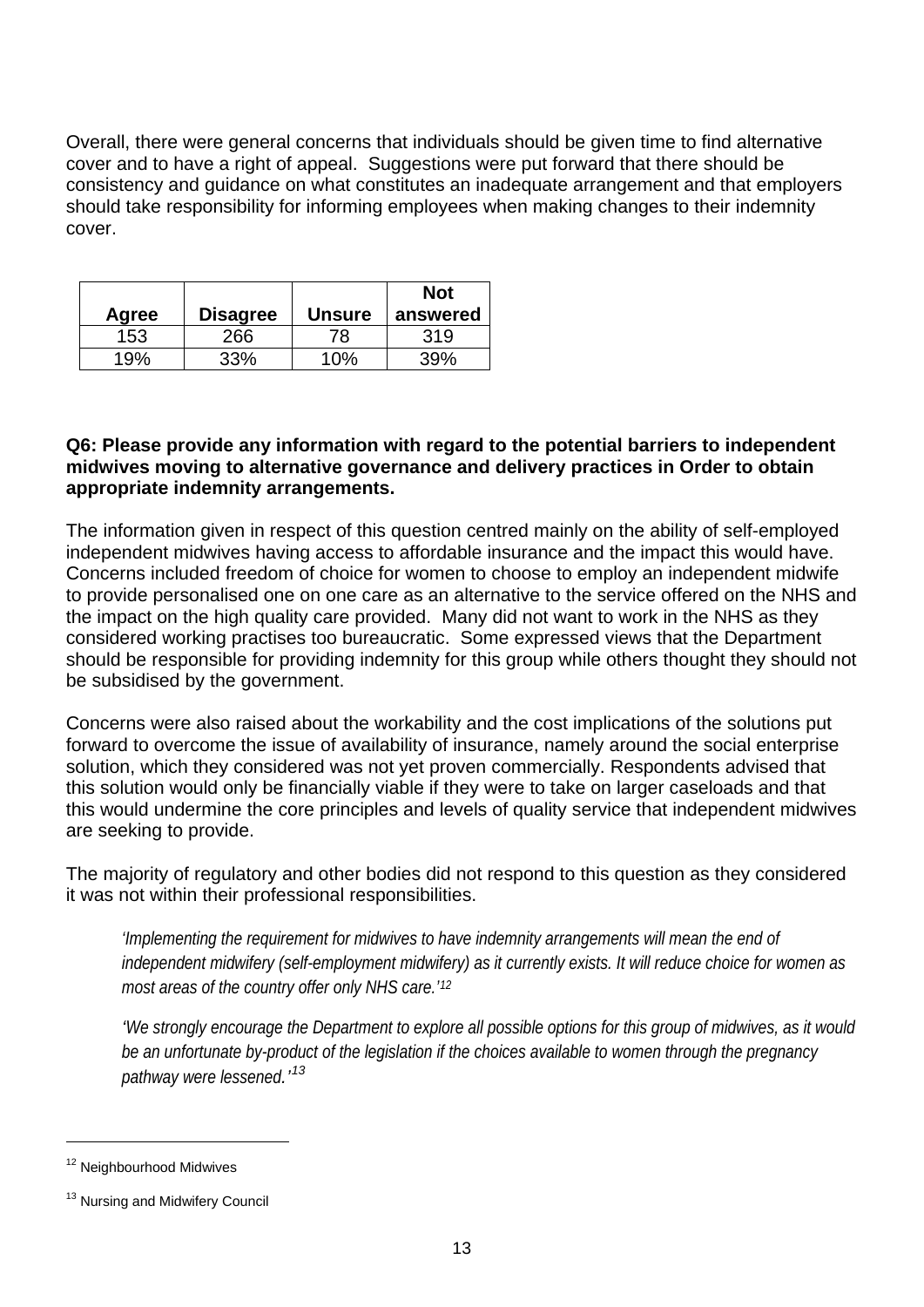#### **Q7: Do you agree that the provisions in the Draft Order should only apply to qualified healthcare professionals and not students?**

59% of respondents chose not to respond to this question or stated that they were unsure

28% of respondents agreed. Points raised were that students are still training, they do not practise legally until fully qualified, and should always be under the supervision of a qualified healthcare professional. The student should be covered by their academic organisation or the indemnity arrangements in place within the environment they are training. Once they are qualified the responsibility should transfer to them as a registrant. Other comments were that there should be clarity and consistency so graduates understand the indemnity arrangements when they enter the register.

*'Students in training are not considered to be healthcare professionals and should be covered by the indemnity arrangements of the organisation in which they undertake their training and/or those that supervise them.[14](#page-13-0)*

*'If adopted, these approaches will deal appropriately with the situation of new graduates. However clarity and consistency of approach in this area will be crucial in order for students and new graduates to know what is expected of them as they enter the register and to ensure that there are no obstacles to new graduates entering employment[15](#page-13-1).'* 

13% of respondents disagreed and thought the draft Order should apply to students. Some respondents commented that this should certainly apply in the final years of study because students are involved in direct patient care with minimal supervision and consequently they should be covered by the provisions in the draft Order. There were concerns however that the liability may fall upon the professional who is supervising the student. This could result in fewer training opportunities being available.

|       |                 |               | <b>Not</b> |
|-------|-----------------|---------------|------------|
| Agree | <b>Disagree</b> | <b>Unsure</b> | answered   |
| 225   | 110             | 82            | 399        |
| ?8%   | 13%             | 10%           | 49%        |

**Q8: Are there any equalities issues that would result from the implementation of the Draft Order which require consideration? If so, please provide evidence of the issue and the potential impact on people sharing the protected characteristics covered by the Equality Act 2010: disability; race; age; sex; gender reassignment; religion & belief; pregnancy and maternity and sexual orientation and carers (by association).**

75% of respondents chose not to respond to this question or stated that they were unsure**.** With the majority of responses stating there was not enough information available for them to comment or that they could not identify any inequalities.

<span id="page-13-0"></span><sup>14</sup> NHS Wales

<span id="page-13-1"></span><sup>&</sup>lt;sup>15</sup> Councils of Deans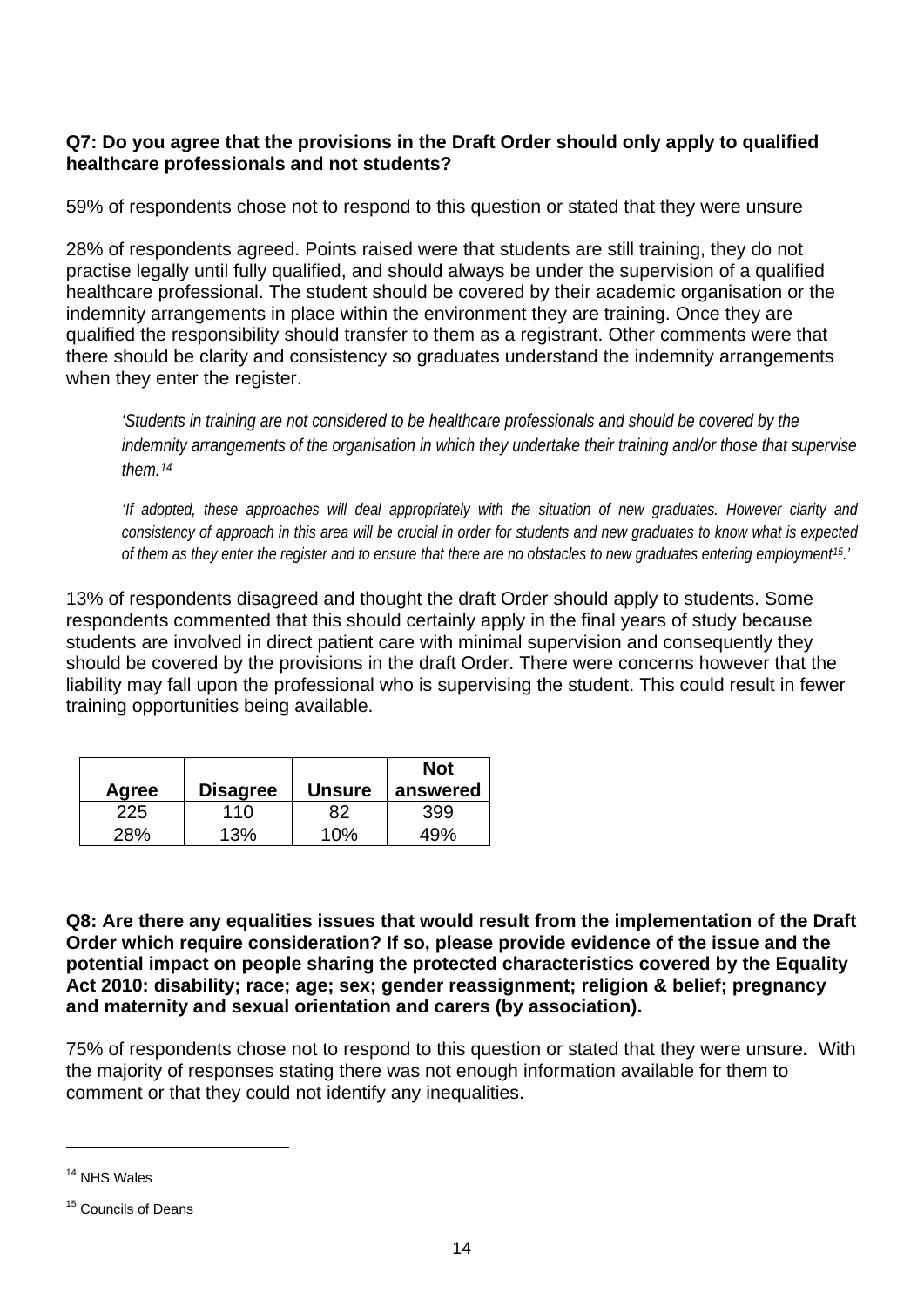Amongst the 14% of respondents who agreed with the question there is a core section of respondents who expressed concern for the potential loss of self-employed or part-time midwives, resulting in a loss of choice for women on where, how and with whom they give birth. There were also concerns raised that proposals could impact on individuals on long term maternity leave and other career breaks by affecting their return to practise.

*'The Draft Order has serious potential implications for pregnant and birthing women. The Equality Analysis of the impact on this protected group is remarkably brief and does not contain basic information (such as the number of women who might be affected) that is necessary for consultees to make an informed response, or for the Department of Health to make an informed decision. It is predicated on the false assumption that independent midwifery care will continue to be available to women in some form after the implementation of the Order. As a result there has been no meaningful analysis of potential impacts.' [16](#page-14-0)*

*'Loss of self-employed midwives resulting in the loss of choice and quality care for women.'[17](#page-14-1)*

There appears to be a consensus amongst the 11% who disagreed that all registrants should be treated equally and without exception.

*'The Draft Order will not have any significant impact on any of the equalities issues other than perhaps those on maternity or sickness leave where they should be entitled to be able to suspend their own indemnity arrangements whilst they are not working[18](#page-14-2).'*

The information collected as part this question has been fed into the equalities analysis that has been carried out on these proposals.

|              |                |                      | <b>Not</b>      |
|--------------|----------------|----------------------|-----------------|
| Agree<br>114 | Disagree<br>86 | <b>Unsure</b><br>215 | answered<br>401 |
| 14%          | $11\%$         | 26%                  | 49%             |

#### **Q9: Please provide comments as to the accuracy of the costs and benefits assessment of the proposed changes as set out in the Impact Assessment (including, if possible, the provision of data to support your comments).**

A significant number of respondents considered that they were unqualified and therefore unable to respond to this question. Others felt that there was insufficient data for them to comment on. The main concerns raised were that the proposals were not cost neutral and there will be costs to the regulators in introducing an administration system, updating their IT systems and communicating the changes to their members. There was also concern about the effectiveness in implementing the proposals e.g. potential time delays causing delays to graduates starting work. Other concerns were that these costs could impact on the professionals themselves either directly or indirectly via registration cost increases.

<span id="page-14-0"></span><sup>&</sup>lt;sup>16</sup> Birthrights

<span id="page-14-1"></span><sup>&</sup>lt;sup>17</sup> Bournemouth University

<span id="page-14-2"></span><sup>&</sup>lt;sup>18</sup> The Law Society of Scotland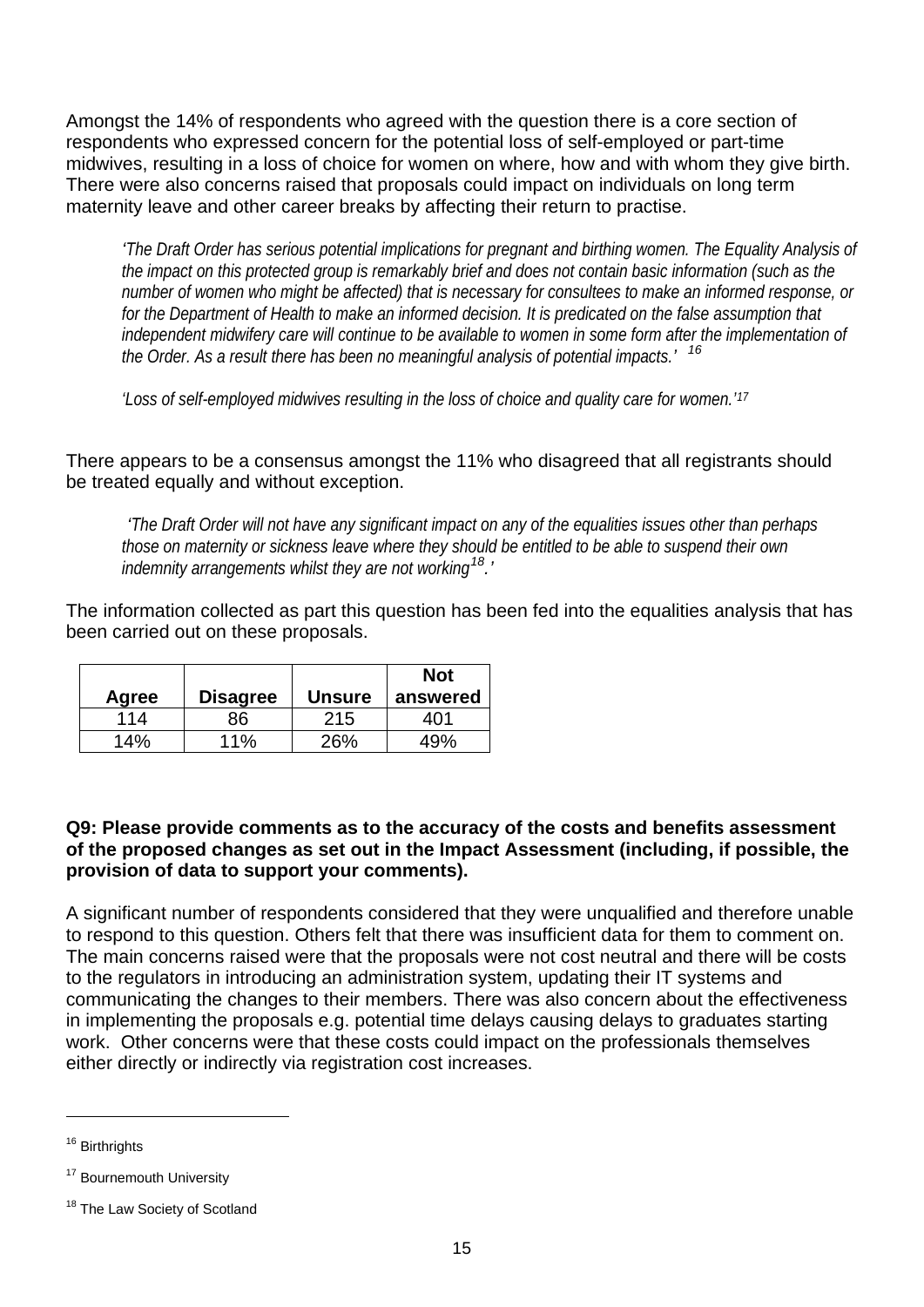*'It would seem cheaper for professionals to have to provide evidence of indemnity than for regulatory agencies to have to provide evidence of no indemnity' [19](#page-15-0)*

| <b>Answered</b> | <b>Unanswered</b> |
|-----------------|-------------------|
| 226             | 590               |
| 28%             | 72%               |

#### **Q10: Please provide information on the numbers of self-employed registered healthcare professionals and whether they are in possession of indemnity cover or business insurance which includes public liability insurance and professional indemnity insurance**.

175 responses were received to this question, but the majority of them were not detailed enough to draw any valid conclusions. A number of respondents advised that around 170 Independent Midwives do not have indemnity cover for the entire maternity pathway because they are unable to obtain cover for births. IMUK also suggested that there are about 2000 more midwives who would be interested in practicing independently if affordable insurance was available.

*'The GOsC has 4690 registrants of which the majority are self-employed healthcare professionals who are already required to hold appropriate indemnity cover. We are aware of minimal numbers of practitioners who rely on employer cover rather than their own insurance arrangements.' [20](#page-15-1)*

*'The GPhC does not hold this data. All applicants for registration and registrants applying for renewal*  whether practising in employment of self-employed capacity already declare as part of the relevant *application process that they have appropriate indemnity arrangements in place.'[21](#page-15-2)*

| <b>Answered</b> | <b>Unanswered</b> |
|-----------------|-------------------|
| 175             | 641               |
| 21%             | 79%               |

**Q11: Please provide information on the numbers of employed healthcare professionals who, in addition to working in an employed capacity covered by an employer's arrangement for indemnity or insurance, undertake self-employed practice. Where possible, please provide information as to whether they are in possession of indemnity** 

<span id="page-15-0"></span><sup>&</sup>lt;sup>19</sup> British Association of Dermatologists

<span id="page-15-1"></span><sup>&</sup>lt;sup>20</sup> General Osteopathic Council

<span id="page-15-2"></span><sup>&</sup>lt;sup>21</sup> General Pharmaceutical Council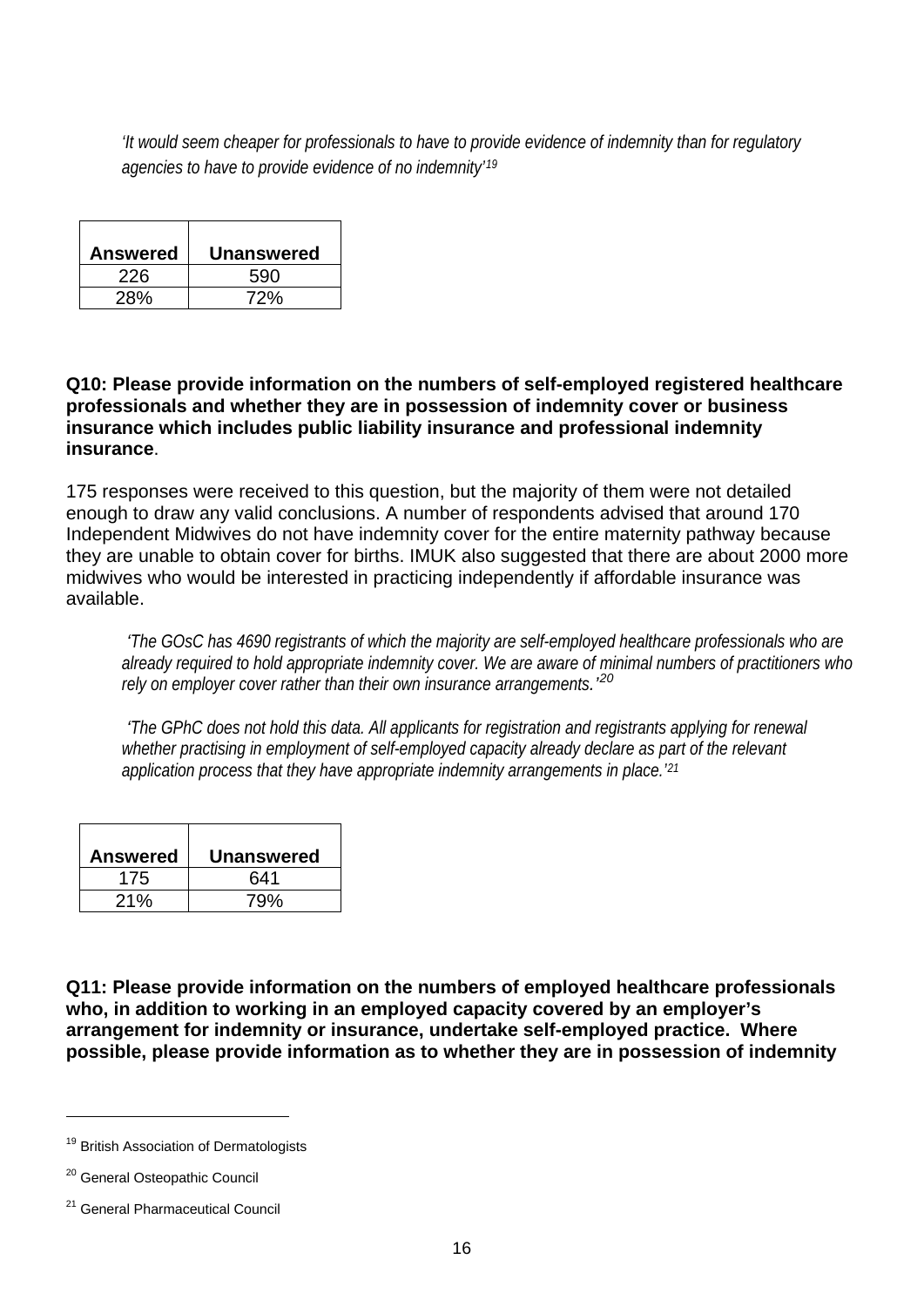#### **cover or business insurance which includes public liability insurance and professional indemnity insurance for that self-employed element of their practice.**

163 responses were received to this question but did not provide enough evidence to draw any valid conclusions. The responses given, ranged from 'I am employed and also work selfemployed. I have cover,' to 'I work in a self-employed capacity and do not have cover'.

*'It is a GDC Standard requirement that all Dental Professionals must ensure themselves that their level of indemnity cover is sufficient in the event of any claims against them. This applies equally to all GDC registered dentists and DCPs whether employed or self-employed.' [22](#page-16-0)*

*'We are concerned as to the mechanism for policing indemnity arrangements outside the major employer. Would restrictions be place on the individual to ensure they only worked in their employing institution? For*  example, if working on waiting list initiatives in a private institution for their major employer, would they still *be covered? Or would they be covered if they were asked to support services in another NHS Organisation in their region?'[23](#page-16-1)*

The information collected as part of questions 9, 10 and 11 has been fed into the analysis on the impact and cost and benefits of these proposals. The full Impact Assessment will accompany the Order when it is laid in Parliament.

| <b>Answered</b> | <b>Unanswered</b> |
|-----------------|-------------------|
| 163             | 653               |
| <b>20%</b>      | 80%               |

#### **Q12: Do you have views or evidence as to the likely effect on costs or the administrative burden of the proposed changes set out in the Draft Order? Please provide information/examples in support of your comments.**

85% of respondents chose not to respond to this question or stated they were unsure.

10% of respondents agreed with proposal. Their main concerns were about the added burden on the NHS. There was also concern about the administrative burden to the regulators and the potential for passing on the costs to registrants, as discussed in question 11. Other concerns raised were that some sectors of the workforce may be unable to find appropriate cover, particularly some Independent Midwives, therefore putting their ability to practise at risk.

Only 5% of respondents disagreed with the proposal

*'We are concerned that any new system to track all registered healthcare professionals to ensure they are appropriately covered by indemnity insurance would be very costly to set up and maintain in real time. Any* 

<span id="page-16-0"></span><sup>22</sup> General Dental Council

<span id="page-16-1"></span><sup>&</sup>lt;sup>23</sup> Royal College of Surgeons Edinburgh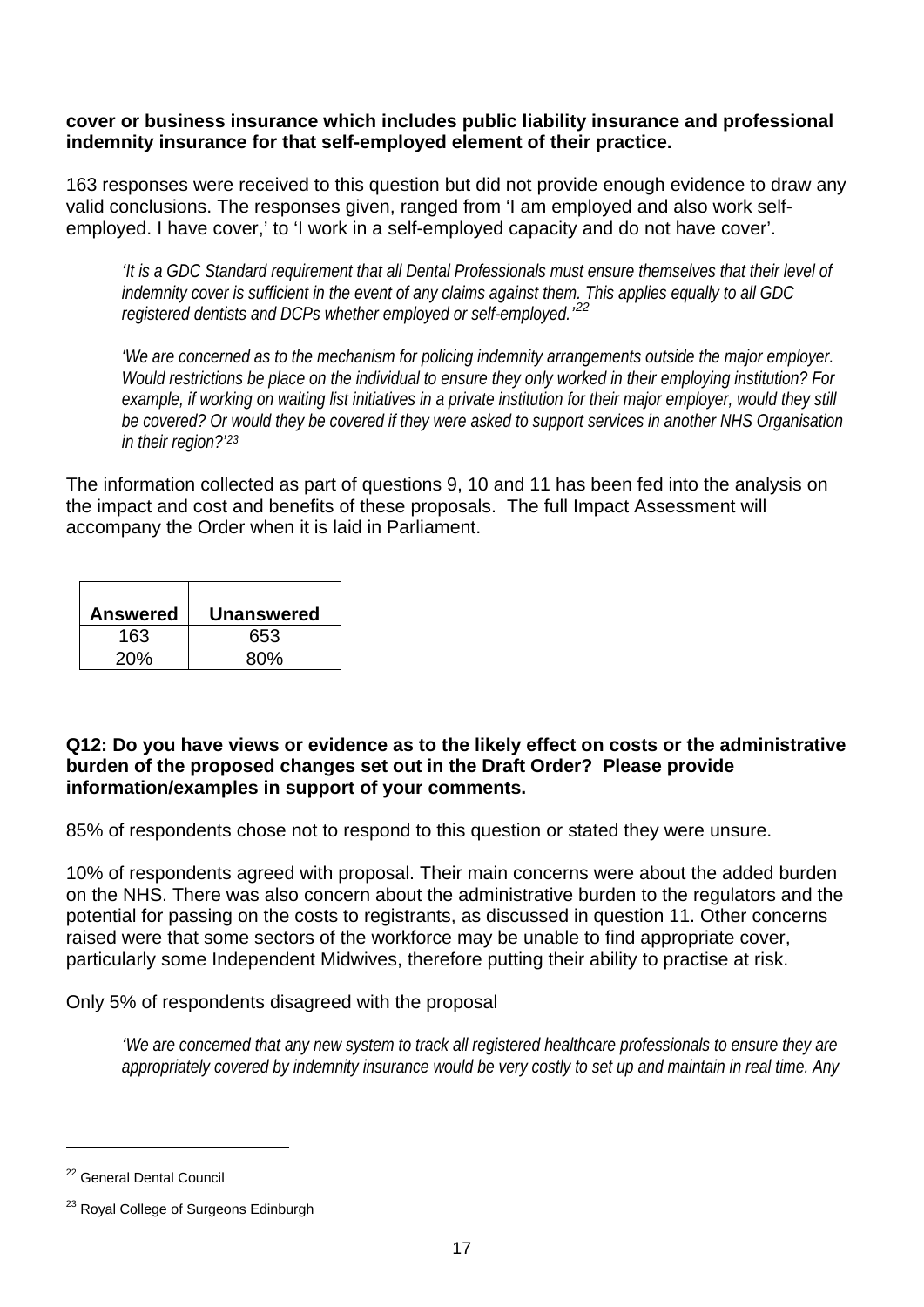*new system must not impose additional cost on registrants, directly or indirectly, or any additional bureaucracy to the current UK*‐*wide system which generally works well.'[24](#page-17-0)*

*'Minimal if included in the HCPC's self-declaration requirements in bi-annual registration renewal, and otherwise by exception if there is an individual compliance problem.'[25](#page-17-1)*

| Agree | Disagree | <b>Unsure</b> | <b>Not</b><br>answered |
|-------|----------|---------------|------------------------|
| 84    | 12       | 180           | 510                    |
| 10%   | 5%       | 22%           | 63%                    |

#### **Q13: Do you think there are any benefits or drawbacks that are not already discussed relating to the proposed changes?**

78% of respondents chose not to respond to this question or stated that they were unsure advising that it was difficult to determine.

The majority of respondents who identified benefits highlighted the benefits already covered in the Impact Assessment e.g. the benefits to the public and patients and did not recognise any additional benefits. Some respondents, from professions who already require indemnity, highlighted benefits in time and costs of monitoring compliance e.g. moving from individual checks to self-directed compliance.

'*The main benefit should be the increased confidence that patients and the public can have in registered healthcare professionals and the increased risk they take when they engage with those not so regulated.'[26](#page-17-2)*

Drawbacks identified included concerns about unscrupulous employers who would shirk their responsibilities. Others reiterated that the proposals are not cost neutral and will incur costs to the individual and regulators.

*'UNISON believes that the provision of indemnity insurances is the responsibility of employers and not employees. They employ staff and should as an express term of business accept and provide sufficient remedies & accept their vicarious responsibilities as employers.'[27](#page-17-3)*

*'CHS would suggest there is the opportunity to further consider the diversity of the healthcare profession and that some registrants will have limited contact with patients and so may be negatively affected by the requirement to establish an indemnity arrangement.'[28](#page-17-4)*

<span id="page-17-3"></span><sup>27</sup> UNISON

<span id="page-17-0"></span><sup>&</sup>lt;sup>24</sup> Pharmacy Voice Ltd

<span id="page-17-1"></span><sup>&</sup>lt;sup>25</sup> British Society of Hearing Aid Audiologists

<span id="page-17-2"></span><sup>&</sup>lt;sup>26</sup> Association of Clinical Sciences

<span id="page-17-4"></span><sup>&</sup>lt;sup>28</sup> Council of Healthcare Science in Higher Education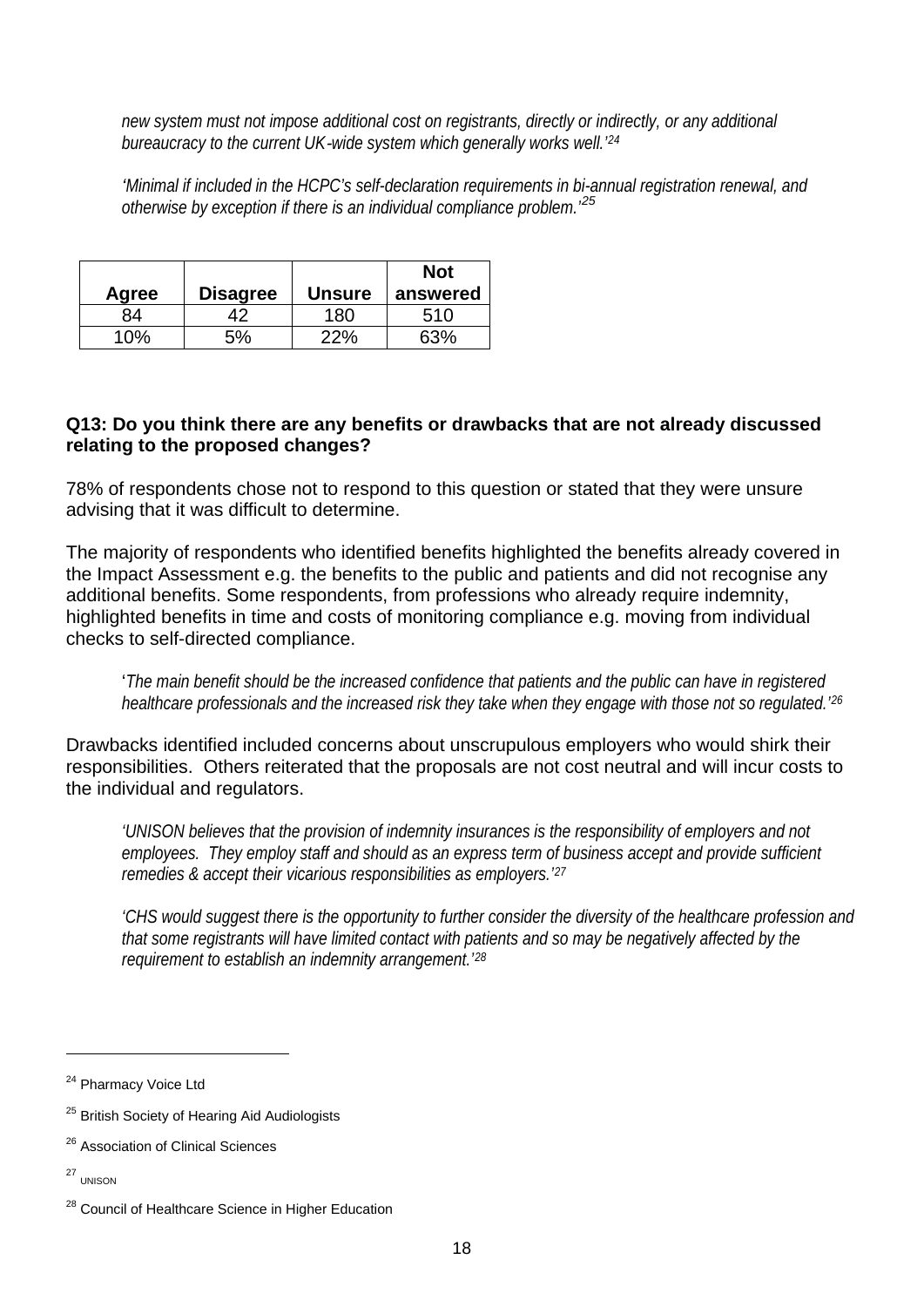#### **Q14: Do you have any further comments on the Draft Order itself?**

81% of respondents did not answer this question or stated they had no further comments. Of those who did want to add further comment, some asked that the proposals are reconsidered as they feel that the proposals will add no real solutions and they put forward a preference to continue to practise as they currently are practising. There is also a belief that Independent Midwifery will cease to exist.

19% of respondents did put forward further comments on the Draft Order. Some of the responses commented that the intention and concept of the proposals is very good, logical and will benefit all parties, although there were calls for a plain English version of the draft. The majority of Regulatory Bodies put forward specific comments on the wording of the Draft Order and these have been discussed with the Department's Legal Services.

*'A section on definitions would be helpful and consideration of 'Plain English Campaign' approval for the draft order'. [29](#page-18-0)*

*'The order is relatively clear to understand and clearly arranged such that provision for each regulated professional group can be found'.[30](#page-18-1)*

*'We regard it as anomalous that the new provisions evidently do not apply to visiting practitioners from other European states, unless it be the case that such persons are required to demonstrate evidence of insurance when applying for registration in this country. This is an important point because many insurance policies are restricted by geography; such that a practitioner who is insured in (for example) France or Italy may not be covered to practise in England'[31](#page-18-2)*

Some of the responses to this question are about whether NHS organisations will provide cover for their staff. There seems to be a misconception that NHS organisations will either cease to do this or they had not understood that this provision is already in place.

|     |     | <b>Not</b> |
|-----|-----|------------|
| Yes | No  | answered   |
| 155 | 217 | 444        |
| 19% | 27% | 54%        |

**Q15: What are your views on extending the requirement to hold an indemnity arrangement as a condition of registration to all professionals statutorily regulated by the Health and Care Professions Council? This would cover Social Workers in England only.**

62% of respondents chose not to respond to this question or stated that they were unsure

<span id="page-18-0"></span><sup>&</sup>lt;sub>29</sub> LSA (PHA), Northern Ireland

<span id="page-18-1"></span><sup>&</sup>lt;sup>30</sup> Chartered Society of Physiotherapy

<span id="page-18-2"></span><sup>&</sup>lt;sup>31</sup> NHS Litigation Authority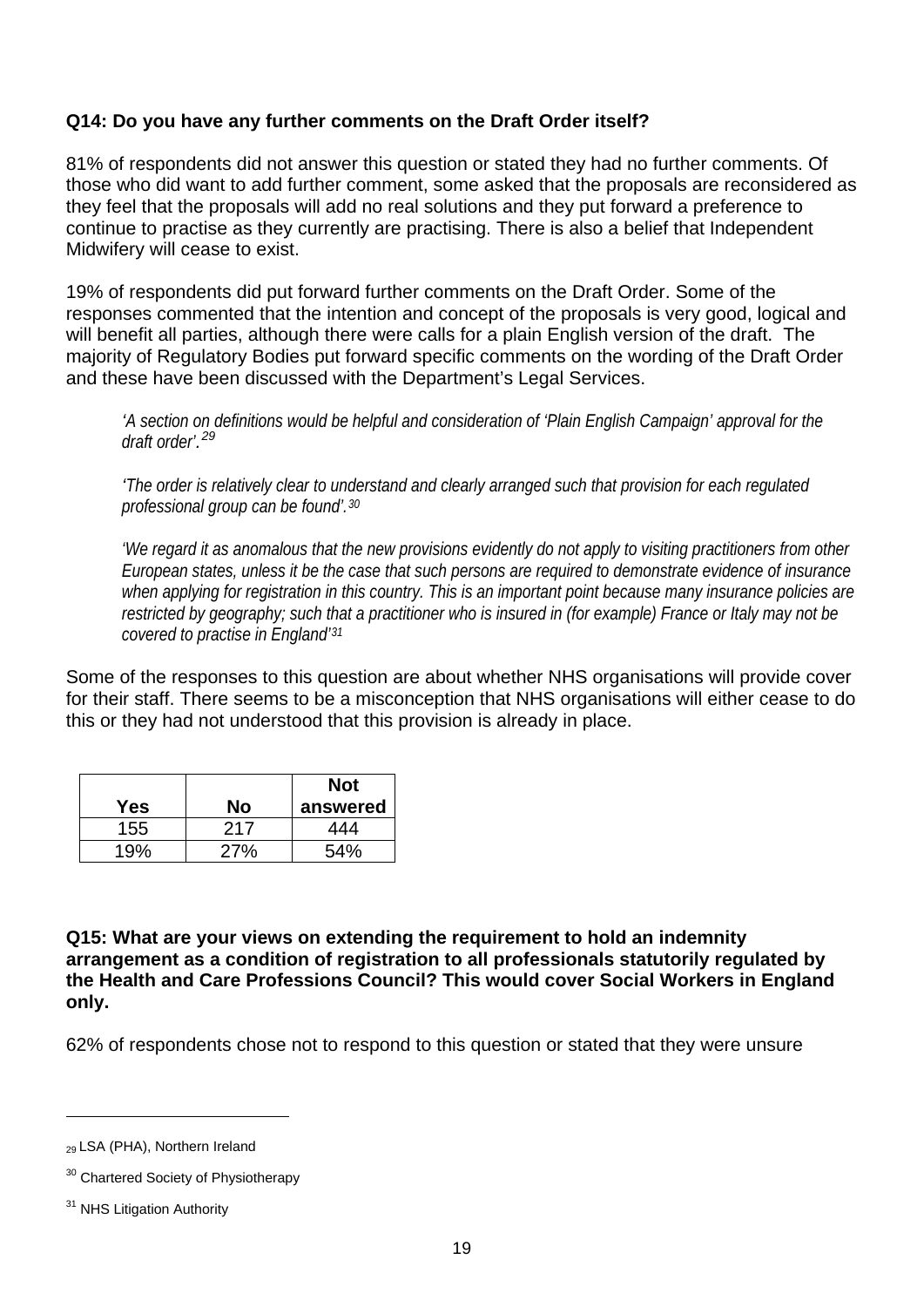20% of respondents agreed with the proposal and thought all healthcare professionals should be treated equally. Therefore social workers should be brought in line with other professions and be required to have indemnity cover and provide assurance and protect patients and the public.

*'The majority agreed or thought it applicable and appropriate that all professions should have the same requirements and arrangements for indemnity cover.' [32](#page-19-0)*

*'We believe that indemnity should also extent to PH Specialists from a background other than medicine. Currently, this is a group that is not statutorily regulated. However, from 2015, they will be.'[33](#page-19-1)*

18% of respondents disagreed with the proposal. The concerns put forward were that these proposals would only affect the regulator for social workers in England and would not apply across the UK. Therefore a more comprehensive legislative solution should be sought which applies uniformly across all four countries. Other comments were that a longer lead in period was required to allow time to test the proposals out on healthcare professions before extending to other groups and concerns that it would be too costly and drive people away from the profession.

*'The HCPC only regulates social workers in England so, if the Draft Order was extended to that profession, it*  would not apply to social workers in the remainder of the UK. If the policy view of Government is that *arrangements similar to those provided for in the Directive should apply to social workers then this should be achieved by a more comprehensive legislative proposal that applies to social workers throughout the UK.' [34](#page-19-2)*

|            |          |               | <b>Not</b> |
|------------|----------|---------------|------------|
| Agree      | Disagree | <b>Unsure</b> | answered   |
| 164        | 143      | 102           | 407        |
| <b>20%</b> | 18%      | 13%           | 50%        |

<span id="page-19-0"></span><sup>32</sup> Northamptonshire County Council

<span id="page-19-1"></span><sup>&</sup>lt;sup>33</sup> Faculty of Public Health

<span id="page-19-2"></span><sup>&</sup>lt;sup>34</sup> Health and Care Professions Council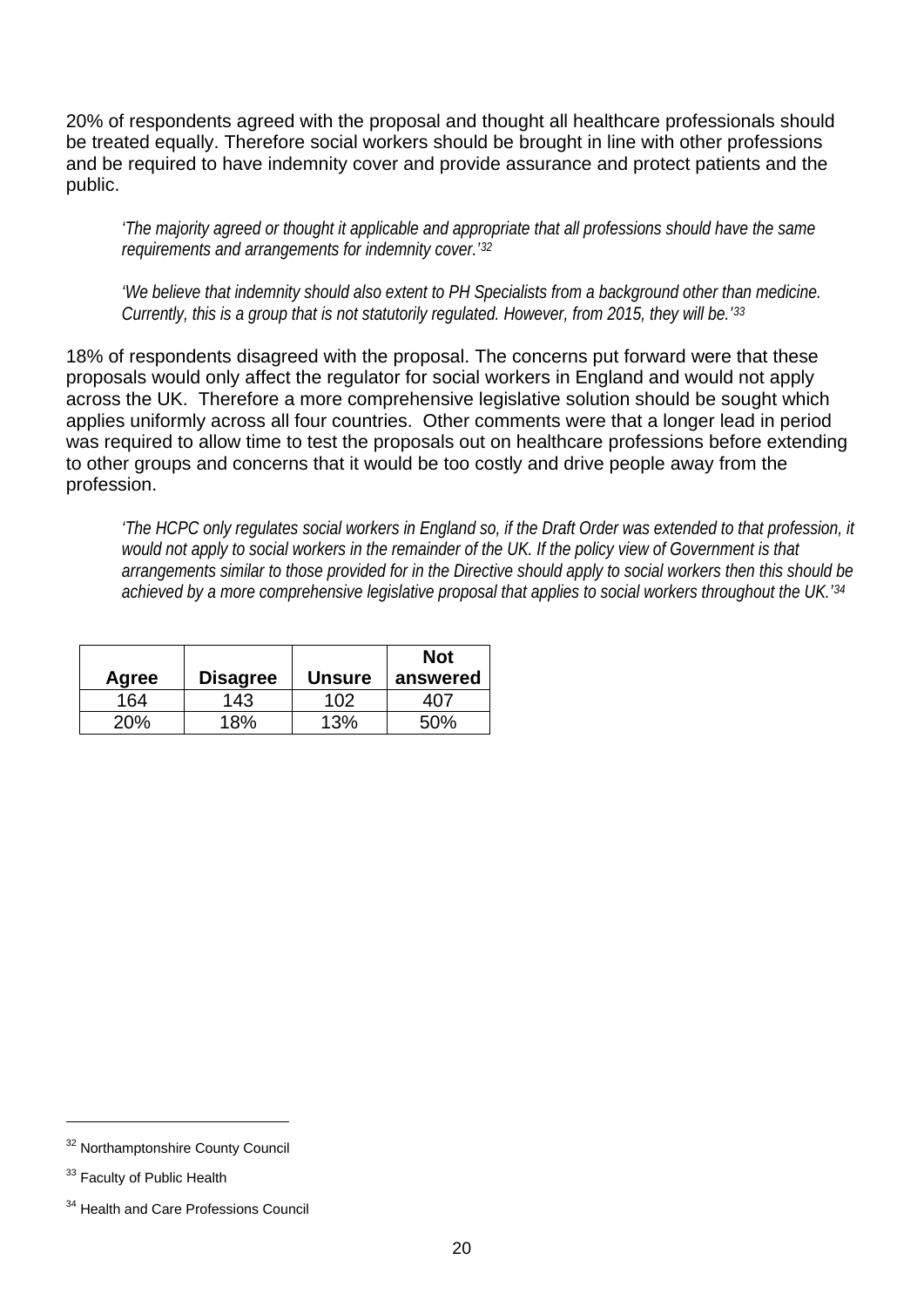## <span id="page-20-0"></span>**Conclusion**

The four UK Health Departments accepted the recommendations of an independent review which recommended that all regulated healthcare professionals should be required to hold insurance or indemnity as a condition of their registration. We have therefore been committed to requiring all regulated healthcare professionals to hold indemnity or insurance for some time.

The implementation of these recommendations requires a Section 60 Order and in accordance with the requirements of Section 60 of the Health Act 1999, these recommendations and the draft Order, that will implement this requirement, have been considered at length via this UK wide consultation. This also took account of related provisions at Article 4(2)(d) of Directive 2011/24/EU on the application of patients' rights in cross-border healthcare.

We received 816 responses to the consultation setting out a wide variety of views and concerns about this proposed legislation. After careful consideration of the responses the Department considers that these provisions will benefit all individuals who suffer at the hands of a negligent registered health professional by ensuring they are able to obtain compensation and it is right that the healthcare professional treating those individuals should take responsibility for ensuring appropriate insurance arrangements are in place. This view is supported by the majority of professional regulators and other membership organisations who responded on behalf of their membership. Therefore we consider that the benefits brought about by the new legislation outweigh any negative impact that might arise from the proposals and we are committing to taking forward the Order to put in place a requirement for all regulated healthcare professionals to hold indemnity or insurance to practice as a condition of their registration with the relevant regulatory body. The Order will also implement the EU Directive on cross-border healthcare.

Whilst we acknowledge the issues raised by individuals and select groups who disagree with the introduction of these proposals, for the vast majority of statutorily regulated healthcare professionals, who are practising in their profession, this new legislation will mean no change. This is because they are in receipt of cover by virtue of their employer's liability, or via a professional body which offers an indemnity arrangement as a benefit of membership.

However, it is recognised that a small sector of independent midwives (self-employed midwives working in the private sector) will be affected by these proposals and they have raised their concerns both through this consultation and via additional engagement with the Departmental officials and Ministers. The Government remains committed to offering women a choice of place of birth through the NHS Choice Framework 2014/15 which set out a range of choices women have over maternity services.

It is for the individual practitioner themselves to determine a suitable operating model under which they are able to continue to practise and the Department recognises that the new requirements may require self-employed midwives to change their own governance and delivery practices to comply with the terms of an indemnity policy. Some midwives practicing in the private sector, and as part of a corporate structure, have obtained cover that will enable them to provide care in an independent way, either commissioned by the NHS or by private clients.

The Government intends to lay the Healthcare and Associated Professions (Indemnity Arrangements) Order 2014 before Parliament during May 2014 with the intention that it will come into force in July 2014.